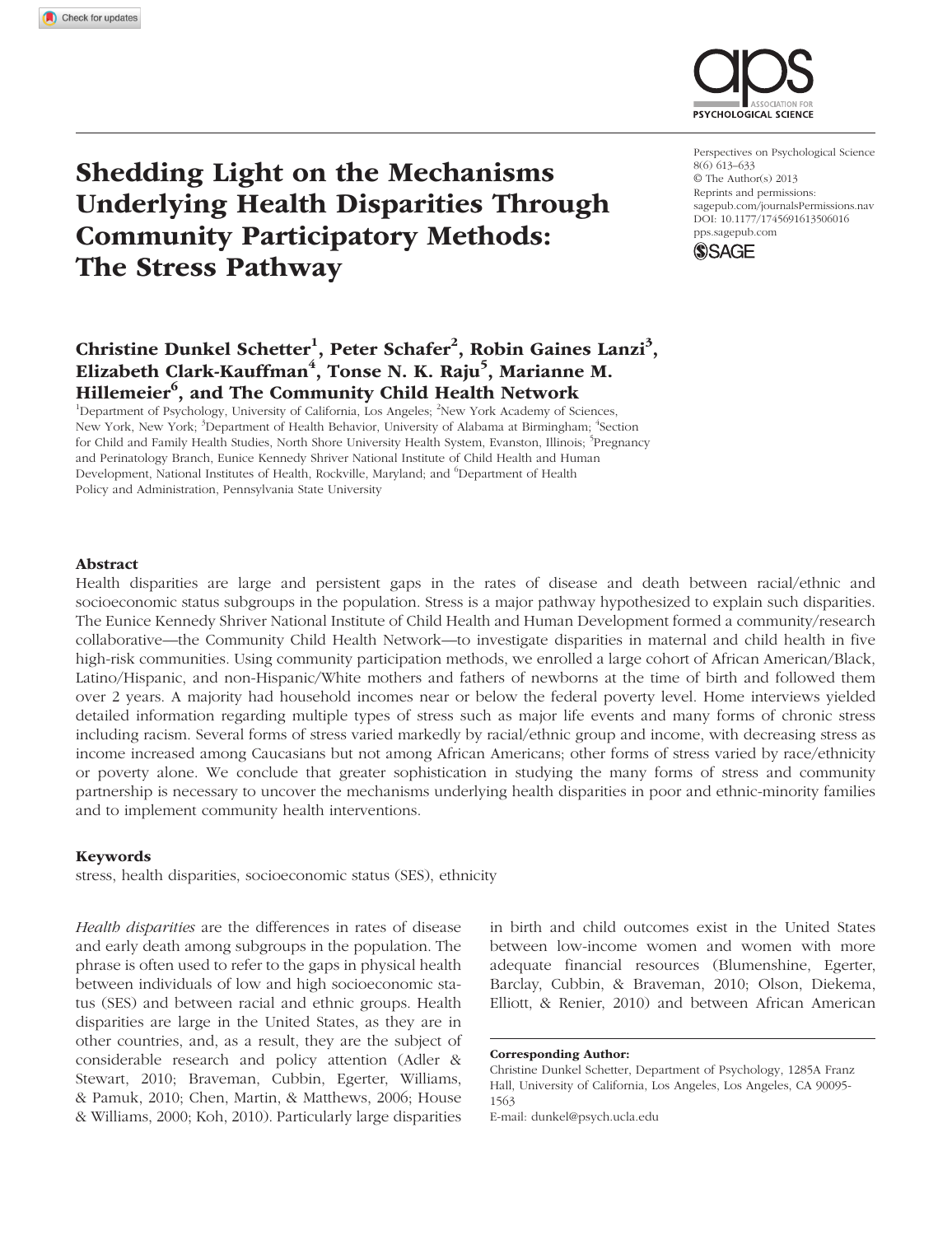and non-Hispanic/White American women (Hauck, Tanabe, & Moon, 2011; Spong, Iams, Goldenberg, Hauck, & Willinger, 2011). For example, low birth weight, preterm birth, and infant mortality are all roughly twice as prevalent in African Americans as in non-Hispanic/ Whites (Martin et al., 2011; Minino, Murphy, Xu, & Kochaneck, 2011), whereas Hispanic women vary in these outcomes depending on income, nativity, acculturation, and other factors (Acevedo-Garcia, Soobader, & Berkman, 2007). Understanding these effects, especially the independent and interdependent effects of race/ethnicity and poverty, and addressing them are of paramount importance. The purpose of this article is to describe how a multidimensional approach to studying stress developed through community collaboration provides novel insights into the patterning of stress by SES and race/ethnicity.

## Theory on Social Origins of Health Disparities

Research on health disparities has evolved from several scholarly roots. One root is the seminal body of work in which researchers document the positive gradient between adult SES and health (Adler et al., 1994) and seek to uncover the underlying mechanisms (Adler & Snibbe, 2005; Adler & Stewart, 2010). Similar to findings in adults, childhood SES and social position have negative effects on health over the lifespan (Chen et al., 2006; Chen, Matthews, & Boyce, 2002; Cohen, Janicki-Deverts, Chen, & Matthews, 2010). Another contribution to health disparities research is the equally ground-breaking body of work on race and health (Williams, Yu, Jackson, & Anderson, 1997) and on racism and discrimination as major sources of stress for African American individuals (Clark, Anderson, Clark, & Williams, 1999; Krieger, 2000). A third scholarly tradition is sociological theory and research on social origins of disparities, especially Pearlin's (1989) social structural analyses. In this tradition, researchers argue that stressful life events and conditions are rooted in the contexts in which people live and that most chronic and acute stressors arise from social stratification by SES, race, and gender. Stress processes are one major mechanism by which low SES and minority status are thought to translate into poorer health (House & Williams, 2000; Thoits, 2010; Turner, 2010). Those of low status are hypothesized to have higher stress, and stress is the intermediary process increasing risk of disease. For a simplified schematic of this pathway, see Figure 1. These theoretical premises are sometimes referred to as the *stress hypothesis*. Furthermore, the stress-generating effects of low income have been hypothesized to be greater among African American individuals than among non-Hispanic/Caucasian individuals because of the compounded effects of racial minority and low-income status (e.g., Geronimus, 1992), thus positing an interaction of the two status categories of SES and race/ethnicity.

Many authors have elaborated on exactly how health disparities could result from differential exposure to stress and heightened vulnerability to its effects in low-SES individuals (Gallo & Matthews, 2003; Taylor, Repetti, & Seeman, 1997). Many studies have resulted concerning the central question of how the social environment can "get under the skin." Building on these, Myers (2009) developed a lifespan biopsychosocial model of cumulative diversity and minority health in which psychosocial adversities (including chronic daily stress, life events, stressors related to differential treatment on the basis of race and age, and community stressors) influence health indirectly via adverse effects on cognitive processing and emotion regulation and by depleting psychosocial reserve capacity (Gallo, de los Monteros, & Shivpuri, 2009). These mechanisms, in turn, are hypothesized to influence biological stress processes, health behaviors, and health care and to result in differences in health status. Of note, this formulation and several others dictate that many different forms of stress must be studied to explain health disparities in general and, for present purposes, disparities in maternal and child health (Thoits, 2010; Turner & Lloyd, 1999).

Among the various plausible explanations for health disparities, the stress pathway has attracted perhaps the most research attention. There is some evidence to



Fig. 1. Simplified stress pathway to health disparities. The asterisk indicates that stress responses may or may not vary as a function of social status. SES = socioeconomic status.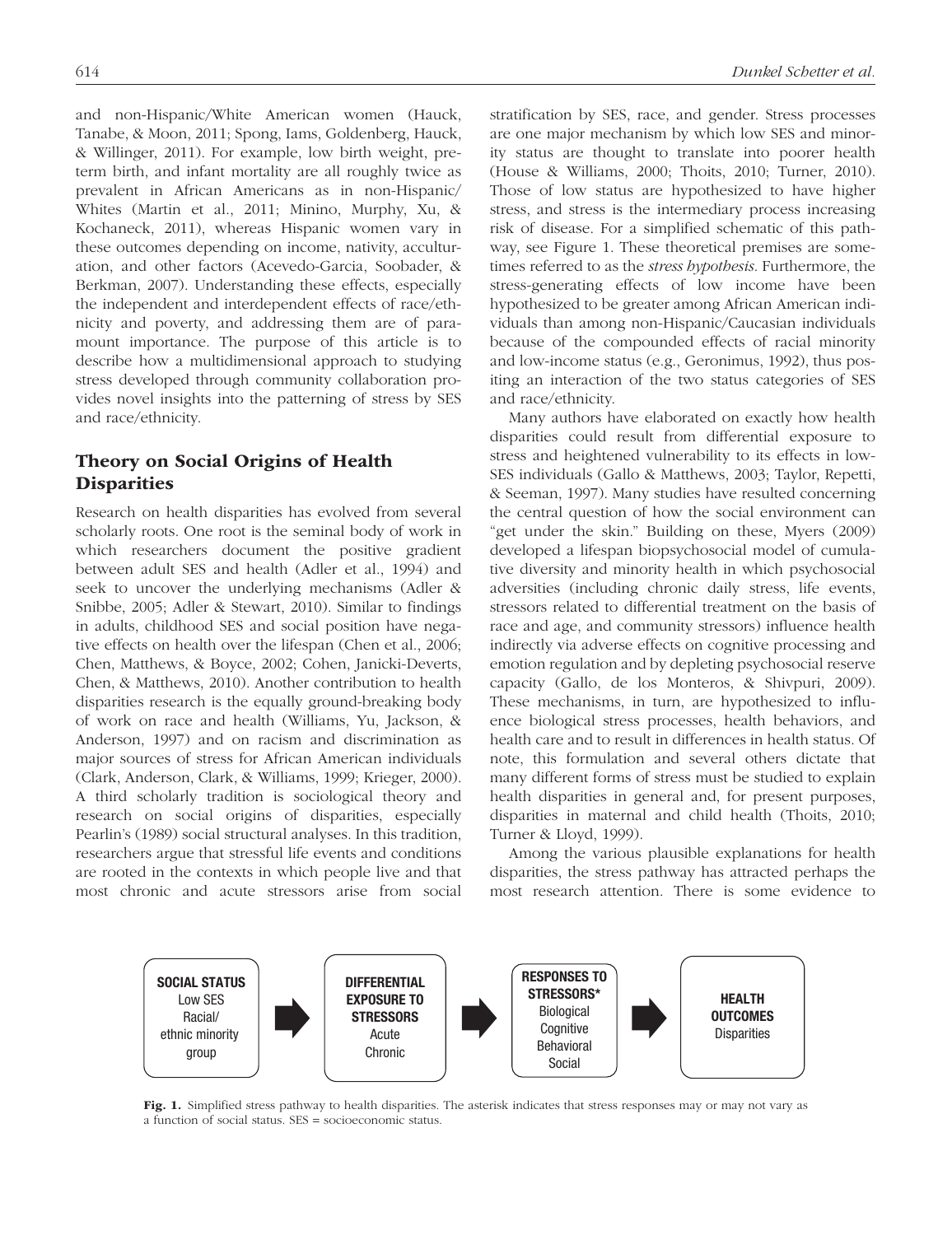support the role of the stress pathway in explaining health disparities (McLeod & Kessler, 1990; Turner & Avison, 2003; Williams, Neighbors, & Jackson, 2003), but the evidence is not conclusive (Dressler, 2005; Matthews et al., 2009; Turner, 2010). Researchers tend to examine single forms of stress, and the samples and research designs often pose limitations for definitively testing (a) whether stress is higher in lower status groups, (b) whether stress mediates effects of race or SES on health outcomes, and (c) interactions of race/ethnicity and SES. For example, researchers rarely sample people who are at the very bottom of the SES hierarchy because this poor population is particularly vulnerable and difficult to study. Furthermore, in studies on racial disparities, researchers typically compare only White and Black individuals. Research on stress and health disparities in Latino individuals has been scarce, despite the fact that Latino individuals are the fastest growing ethnic group in the United States. To summarize, stress is a central concept in contemporary theoretical formulations on health disparities, but existing evidence is not yet complete. Thus, there is a need to study multiple forms of stress in communities with a range of SES. Community partnership methods were devised to permit more ethical and higher quality studies of vulnerable populations and to provide a stronger basis for successful community interventions.

#### The Community Child Health Network (CCHN)

With maternal child health disparities as a priority, the Eunice Kennedy Shriver National Institute of Child Health and Human Development of the National Institutes of Health established the CCHN in 2003 and added a data center in 2006. CCHN is a community-participatory, fivesite research network. By design, the five sites varied in population demographics—three were urban, one was rural, and one was mixed urban/suburban—but all had high rates of adverse maternal and child outcomes. Each CCHN site was composed of community and academic partners engaged in an innovative methodological approach known as *community-based participatory research* (CBPR). CBPR involves full collaboration of scientists and community members in all stages of research from inception through publication and dissemination (Israel, Eng, Schulz, & Parker, 2005). The CCHN consortium included multidisciplinary expertise from psychology, medicine, public health, nursing/midwifery, social work, and sociology and was assisted by a data coordinating center (see the Acknowledgments for full membership). The network's specific aims were (a) to develop a conceptual framework for understanding maternal child health disparities, (b) to design and conduct a study through CBPR processes in order to test hypotheses concerning the underlying mechanisms that contribute to maternal child health disparities, and (c) to inform interventions to reduce such disparities.

Over the course of 2 years of planning, CCHN developed an integrative conceptual model that identified many pathways by which stress may contribute to maternal and child health outcomes (see Ramey et al., 2013). The network was informed in this work by a paradigm shift in health disparities research (Marmot, 2000; Smedley & Syme, 2000) involving an emphasis on multilevel and divergent influences on health. Multilevel approaches emphasize not only individuals but the context of their lives, including interdependent influences of partners, families, networks, neighborhoods or communities, social structures, and cultures. On the basis of the network's derived conceptual framework, CCHN conducted a prospective study of parents of three racial/ ethnic groups who were recruited at the birth of a child and who were followed for 2 years at 6-month intervals. These groups were then further studied throughout any subsequent pregnancy, birth, and postpartum period. Our approach was both multilevel and multimethod, approximating Smedley and Syme's (2000) description. The multiple levels were individual, interpersonal, and community, representing many possible influences on physical and mental health, including stress. The multiple methods included quantitative and qualitative selfreport interview measures, biomarker collection, medical record data, geographical community-level variables (i.e., geocoding for neighborhood characteristics), as well as pilot work on structured social observations (Laraia et al., 2006).

The primary research questions concerned the effects of parental stress and resilience resources on maternal *allostatic load*, defined as the cumulative biological burden of adaptation on major body systems (McEwen, 1998; McEwen & Seeman, 2001). Although stress has been studied widely with many different approaches (Cohen, Kessler, & Gordon, 1995; Contrada & Baum, 2010) in many different populations, comprehensive studies of stress in poor and minority communities are still lacking, especially studies of mothers and their partners, and no studies on allostatic load on this group existed at study onset. CCHN studied fathers as well as mothers so as to broaden the scope to include stress and resilience in the family and the larger social context. Community perspectives strongly affirmed that fathers are usually overlooked in maternal and child health research (Lu et al., 2010). CCHN's research project represents one of the largest and most comprehensive efforts to study stress in low- to middle-income fathers and mothers, and it is unprecedented in its focus on disparities within the context of a recent birth and postpartum period.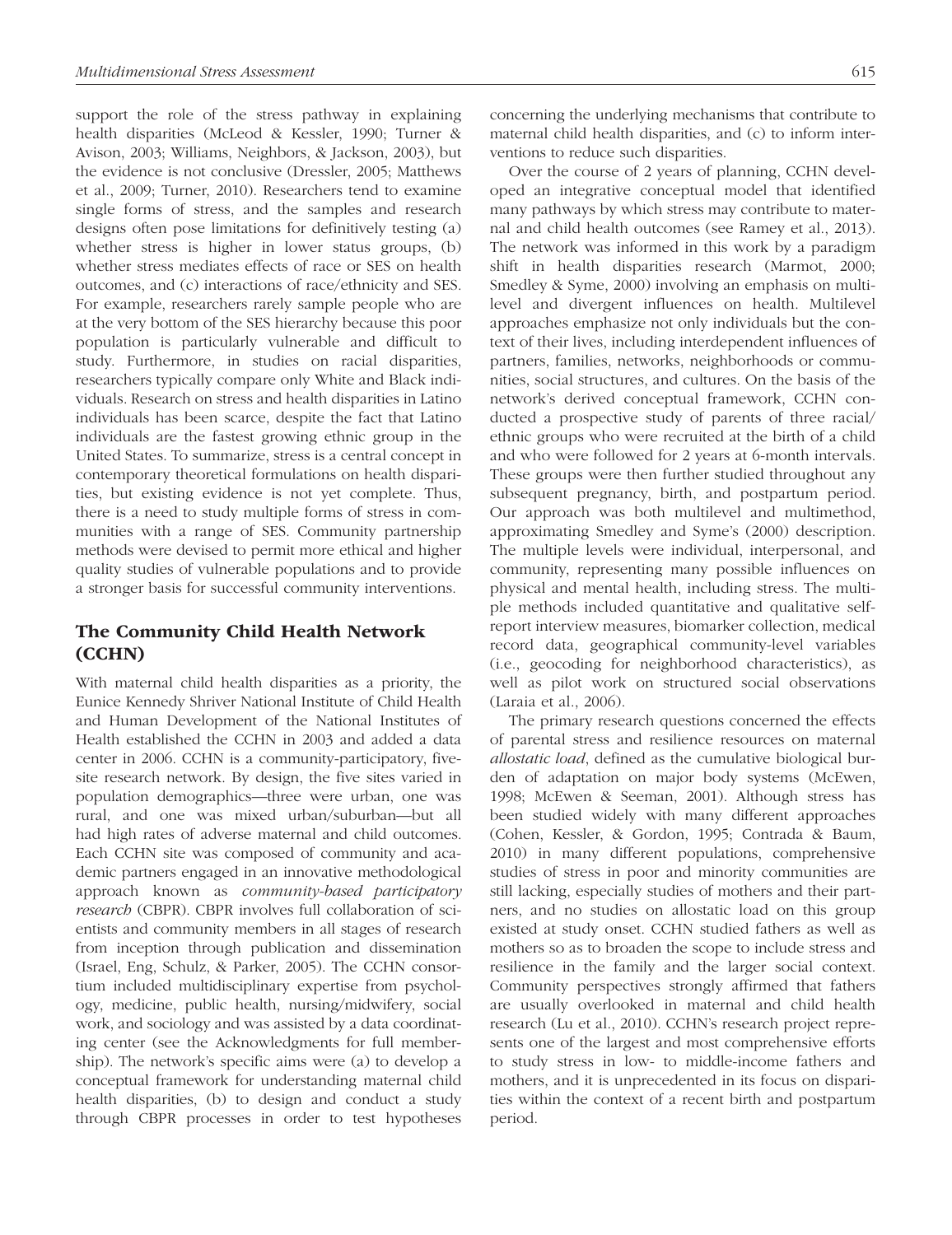## Conceptualization of Stress to Study **Disparities**

In general, *stress* is defined as demands that tax or exceed the resources of the individual (Cohen et al., 1995; Lazarus & Folkman, 1984). *Stressors* are the demands themselves and can be distinguished from *stress responses*, which refer to rapid biological and behavioral responses to acute stressors with fairly rapid return to equilibrium under normal conditions (Cohen et al., 1995; Kemeny, 2003). The term stress is often used imprecisely (Wheaton, 1994) to capture both of these as well as emotional responses (cf. Baum, 1990). In keeping with the conceptual framework of CCHN, stress was viewed as multifaceted and multilevel and as incorporating both acute and chronic demands.

C*hronic stress* refers to a vast array of life difficulties and conditions that vary in form and severity (Gottlieb, 1997). For our purposes, it was further defined as ongoing demands that threaten to exceed the resources of an individual in areas of life such as family, marriage, parenting, work, health, housing, and finances (Dunkel Schetter & Dolbier, 2011). Such stressors are typically not only in excess of the resources of the individuals but also of the families and communities that experience health disparities. Poor racial/ethnic minority populations tend to live in communities that are less economically vital and with fewer resources than the communities of poor White individuals (Brooks-Gunn, Duncan, & Aber, 1997). For those living in poverty, stressors tend to co-occur, accumulate, and persist. Chronic stressors that are more common among the poor include living in communities with crime; crowding; noise; air pollution; high household density; housing instability/frequent relocation; financial strain and food insecurity; long-term unemployment or underemployment; exposure to carcinogens and pathogens in air, water, buildings, and soil; and lack of adequate or good-quality health care (AHRQ, 2006; Busacker & Kasehagen, 2012; Coleman-Jensen, Nord, Andrews, & Carlson, 2011; Fleming, Baum, Davidson, Rectanus, & McArdle, 1987; Morello-Frosch, Zuk, Jerrett, Shamasunder, & Kyle, 2011; Ockenfels et al., 1995; Wheaton & Montazer, 2010).

In addition to stressors associated with low income, a major source of chronic stress for many people is discrimination or marginalization based on race, ethnicity, or other personal characteristics (Flores et al., 2008; Ong, Fuller-Rowell, & Burrow, 2009; Williams et al., 2003). Our community constituency in CCHN identified personal and structural racism and discrimination as major forms of chronic stress affecting individuals of color in their communities with implications for health and for understanding health disparities (Clark et al., 1999; Krieger, 2000; Pascoe & Richman, 2009; Rosenthal & Lobel, 2011;

Williams et al., 2003). Many vivid descriptions of this toxic form of chronic stress were communicated by community partners in the planning phases. They also indicated that financial stress, relationship stress, and interpersonal violence (IPV) were important forms of chronic stress to study.

*Acute stressors* refer to events that have a discrete beginning and ending. Although their aftermath may continue for some time, they are hypothetically time-limited in their occurrence. Examples are sudden death of a loved one, residential relocation, auto accidents and injuries, physical assault, diagnosis of major illness, divorce, deportation, and community catastrophic events (such as floods, hurricanes, earthquakes, and terrorist attacks). Typically measured with life events inventories, major events—such as death of a loved one and divorce—have predicted higher disease morbidity and mortality in population studies (Mostofsky et al., 2012; Sbarra, Law, & Portley, 2011). Higher cumulative life event counts have been linked to greater risk of psychiatric disorders (Hammen, Davila, Brown, Ellicott, & Gitlin, 1992; Kessler, 1997; Turner & Wheaton, 1995), onset of chronic diseases (Renzaho et al., 2013), and adverse birth outcomes (Class, Lichtenstein, Langstrom, & D'Onofrio, 2011; Dole et al., 2003).

Community input from all sites affirmed that stress was a major contributor to health in the racially and ethnically diverse, primarily low-income communities of study, and community partners advocated for the study of many forms of stress. We identified the stressors that were prevalent in the lives of low-income, diverse parents in the communities of study in several ways, including review of the literature, community meetings, and a mixed-methods pilot study in one site (Los Angeles, California) that documented some of the many specific forms of stress that low-income community residents experienced (Abdou et al., 2010). The scientific literature has revealed that lower SES has been linked to higher exposure to some forms of stressors, such as work stress, in past research on the general population (Chandola & Marmot, 2011). Theory and past research further pointed to the high prevalence of chronic threats and challenges for low-SES individuals and families (Adler & Rehkopf, 2008; A. Baum, Garofalo, & Yali, 1999; Chen et al., 2006; Lantz, House, Mero, & Williams, 2005; Taylor et al., 1997). Nonetheless, few studies on chronic stress had been published on poor or ethnic minority parents, and none with CBPR methods that, in principle, enhance the validity and potential value of the findings. High chronic stress occurring prior to conception, during pregnancy, and following the birth of a child is likely to have serious repercussions for parent and child health through many behavioral and physiological pathways (Dunkel Schetter, 2011; Dunkel Schetter & Lobel, 2012; Hobel, Goldstein, &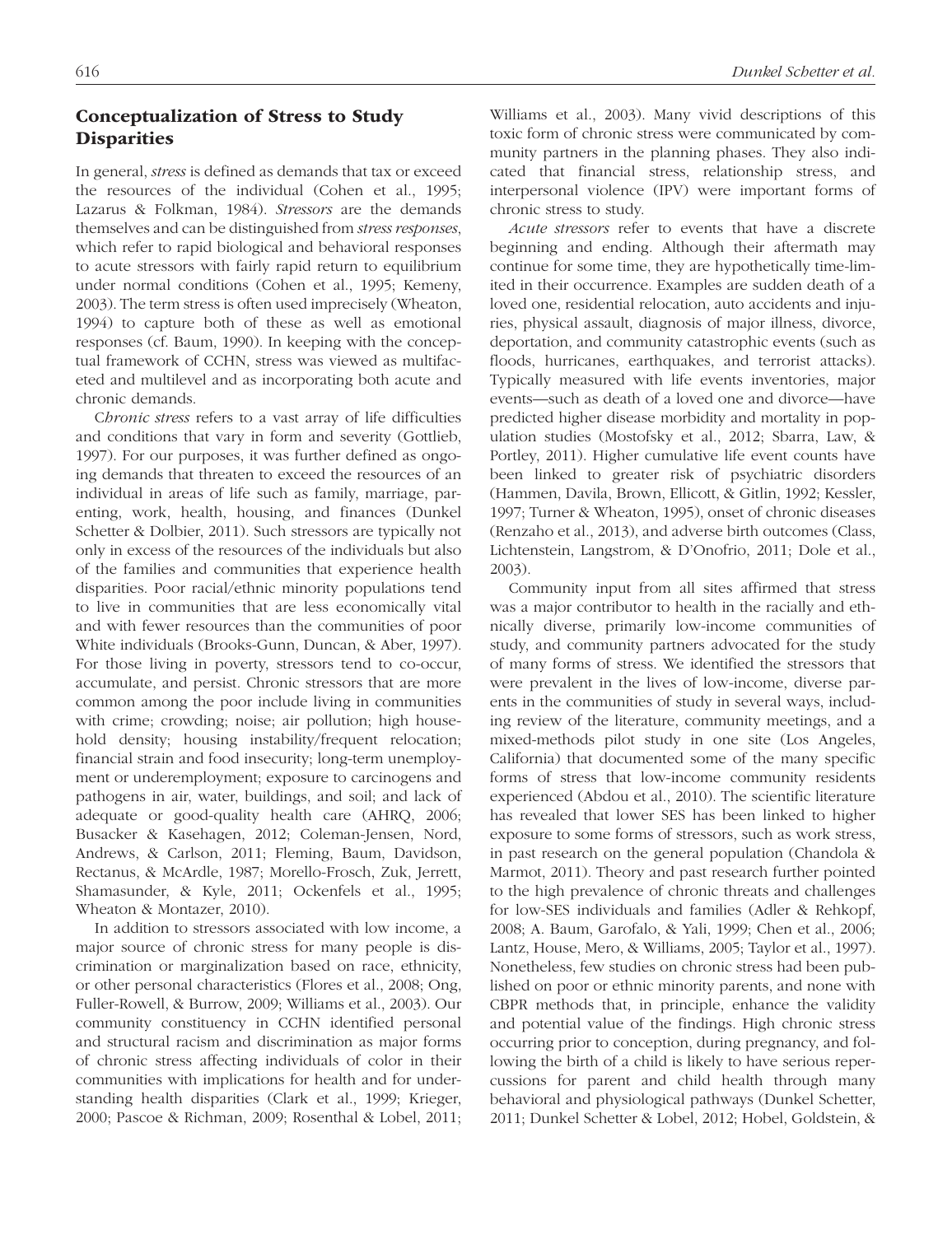Barrett, 2008; Kramer, Hogue, Dunlop, & Menon, 2011; Lanzi, Ramey, & Bert, 2012).

Relevant past studies on differential exposure to stress and heightened vulnerability to the effects among low-SES and ethnic/racial minority populations can be characterized generally as limited in one or more of the following ways: (a) the samples have limited ethnic/racial diversity with typically only two groups; (b) sampling rarely includes individuals living in poverty; (c) participants are from a single, usually urban, geographic area (e.g., Detroit, Miami, and Toronto); (d) sample sizes restrict or prohibit testing interactions of SES and race; and (e) researchers fail to measure multiple forms of stress. In a few studies on mental health, researchers have measured more than one form of stress, sometimes with an eye to examining racial and SES disparities (e.g., Turner & Avison, 2003; Williams et al., 1997), but these have one or more of the earlier limitations, and none use community partnership at all stages of the research to enhance cultural appropriateness and community fit. Thus, our five-site collaborative network of approximately four dozen community partners and scientists engaged in CBPR processes focused on stress as a central concept involved in the mechanisms underlying disparities in maternal and child health in a large sample of participants drawn from three racial/ethnic groups with a large proportion living in poverty.

#### The CCHN Five-Site Study of Parents

To achieve our many goals and specific aims, CCHN designed and conducted a study of 2,448 mothers and 1,383 fathers residing in Washington, DC; Baltimore, Maryland; Los Angeles County, California; Lake County, Illinois; and seven counties in eastern North Carolina (Pitt, Greene, Washington, Tyrell, Martin, Bertie, and Edgecombe). Women in each specified catchment area were recruited in the hospital following birth of a baby, with the exception of one site (North Carolina), where participants were recruited during pregnancy or in postpartum clinics. Fathers were recruited if mothers gave permission. In our recruitment efforts, we oversampled on the basis of poverty status and risk for preterm delivery to identify an at-risk population.

Overall, the sample demographically represented fairly well the high-risk communities in which these mothers and fathers resided. A majority of participants were below or near the federal poverty level and identified as African American or Latino. Fathers tended to be of similar racial/ethnic background to their partners/ spouses. Slightly more than half of the mothers identified as African American or Black, about one quarter identified as Latina or Hispanic, and the remainder identified as non-Hispanic or White. $^1$  More than 90% of African American/Black and White individuals were born in the United States, whereas only 28% of Latino individuals were born in the United States. Among Latino mothers and fathers born outside the United States, a majority were born in Mexico. Nearly two thirds of mothers (61%) were cohabiting with the baby's father during the 1st year, whereas the remainder of the mothers—over one third of the sample—were not (39%). These figures diverge from many other studies of parents who are predominately or who are all married and who are less likely to be poor. For additional details on demographics of the sample, see Notes.<sup>2</sup>

Participants were categorized into one of three groups on the basis of 2009 federal poverty thresholds that take into account household income and size: (a) less than 100% federal poverty level (poor) characterized 43% of this sample, (b) 100%–200% federal poverty level ("nearly poor" or "near poverty") characterized 28% of this sample, and (c) greater than 200% of the federal poverty level ("not poor") characterized 29% of this sample. Of note, the not-poor group in the study was not affluent but rather was middle to lower middle class, with a mean income overall ranging from \$18,000 to \$39,000. Furthermore, race/ethnicity and SES are highly confounded in the U.S. population, posing difficulties for examining these factors jointly across racial/ethnic groups. However, the income distributions within each race/ethnic group of mothers and fathers in this study did not differ significantly, with the exception that in the not-poor or highest household income category, White individuals had statistically significantly higher household income than Black and Latino individuals by averages of \$16,000–\$18,000. Although not trivial, this is not a difference of the magnitude found in the U.S. population as a whole, and the gap in income among racial ethnic groups is not as large as in many study samples on disparities.

We followed parents at 1, 6, 12, 18, and 24 months after the birth of a child. Mothers and fathers were interviewed individually in their homes in the language of their choice (English or Spanish). Most of the interviews were conducted by community members who were experienced or trained in community research or clinical service delivery, and some were bilingual. For details of interviewer training, see the Notes. $3$ 

## Measuring Multiple Forms or Types of Stress

A measurement goal was to study many forms of stress in these racially and ethnically diverse parents and to develop or adapt measures to be better attuned to these populations. In parallel, the network focused on conceptualizing and operationalizing many forms of resilience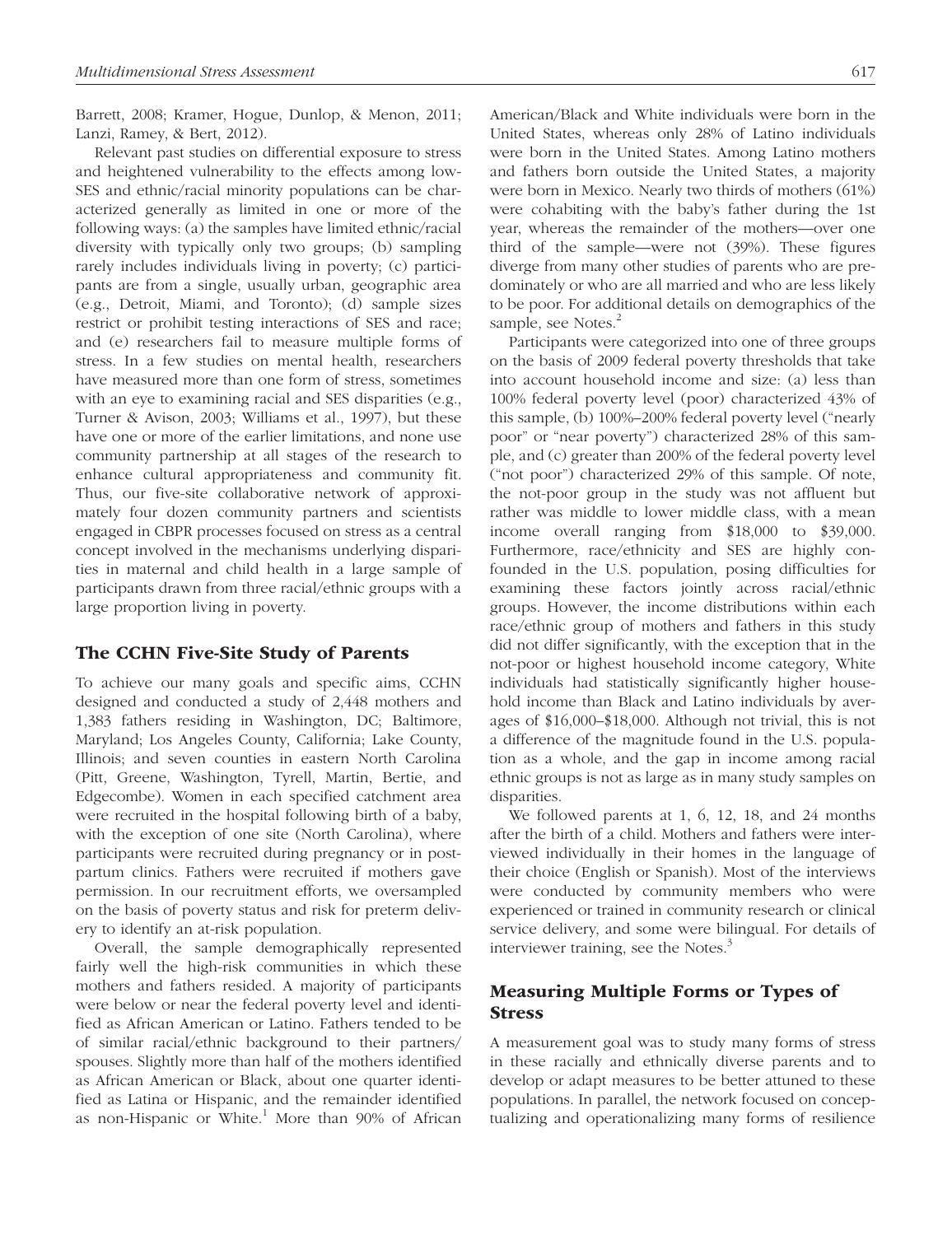resources (Dunkel Schetter & Dolbier, 2011). To comprehensively operationalize stress in CCHN, community partners and scientists agreed on the concepts listed in Table 1: financial stress, pregnancy stress, life events, chronic life stress, perceived stress, IPV, perceived racism, and parenting stress. Interview measures of these concepts were contained in detailed structured protocols that were administered to study participants in their homes at 1, 6, and 12 months after a birth of a child. Biomarkers were also collected, and community level and geographical approaches to stress measurement were formulated as reported elsewhere.

Interview measure development involved a close collaboration over a 2-year time frame between the CCHN Community Committee and the CCHN Measures Committee through weekly teleconferences and face-toface network meetings. The process by which measures were nominated, vetted, and selected for use engaged CBPR processes extensively. For example, both community partners and scientists nominated measures of racism to review and discussed them in detail. Community partners critiqued existing stress measures as appropriate or inappropriate for their communities and evaluated wording to ensure understanding among the diverse groups under study. Community partners often guarded against the inclusion of scales or questions within them that would not be understood or would be confusing to men and women in their regions. Complex response scales or extremely long scales or instruments were sometimes rejected on the basis of community input. Community partners held meetings in the network sites of residents and reviewed the proposed measures as well. Pilot testing resulted in deletion of sets of items or shortening some interview instruments through CBPR dialogue.

Standardized scales with minimal changes were used to assess pregnancy stress (Misra, O'Campo, & Strobino, 2001), life events (Dominguez, Dunkel Schetter, Mancuso, Rini, & Hobel, 2005; Lobel, Dunkel Schetter, & Scrimshaw, 1992), perceived stress (Cohen, Kamarck, & Mermelstein, 1983; Cohen & Williamson, 1988), IPV (O'Campo, Caughy, & Nettles, 2010; Sherin, Sinacore, Li, Zitter, & Shakil, 1998), parenting stress (Abidin, 1990, 1995; Abidin & Brunner, 1995), and perceived racism (Williams et al., 1997). Complete details of these measures may be found in the Supplemental Material available online and in the Notes.<sup>4</sup> The measures of financial stress and chronic stress were developed specifically for this study, and the measure of perceived racism was modified from its original form (full details available in the Supplemental Material). Of note, the chronic stress measure was a qualitative interview assessing chronic demands in three life domains—family, neighborhood, and partner relationship—that was based on an existing validated methodology, adapted for this study, and validated on a subsample (Stapleton, Dooley, Paek, Huynh, & Dunkel Schetter, 2013).

In addition to stress measures, interviews also contained demographic information on parent age, education, household income, number of persons in the household, place of birth, and self-identified race/

| Forms of stress                     | Measure (Authors)                                                                                          | Time $1(1$ month) | Time 2 (6 months) | Time $3(12$ months) |
|-------------------------------------|------------------------------------------------------------------------------------------------------------|-------------------|-------------------|---------------------|
| Financial stress                    | CCHN developed from<br>survey items                                                                        | X                 |                   |                     |
| Pregnancy stress<br>(retrospective) | Prenatal Psychosocial Profile<br>(Curry, Burton, & Fields,<br>1998; Curry, Campbell, &<br>Christian, 1994) | X                 |                   |                     |
| Life events                         | Life Events Inventory<br>(Dominguez, Dunkel<br>Schetter, Mancuso, Rini, &<br>Hobel, 2005)                  | X                 |                   | $X^a$               |
| Chronic stress                      | CCHN adaptation of the<br><b>UCLA Life Stress Interview</b>                                                |                   | Χ                 |                     |
| Perceived stress                    | Perceived Stress Scale                                                                                     | X                 | X                 | $X^a$               |
| Interpersonal violence              | <b>HITS</b>                                                                                                | X                 |                   | $X^a$               |
| Perceived racism                    | Everyday Discrimination<br>Scale (Williams, Yu,<br>Jackson, & Anderson, 1997)                              | $\mathbf{X}$      |                   | $X^a$               |
| Parenting stress                    | Parenting Stress Index<br>(Abidin, 1990, 1995)                                                             |                   |                   | Χ                   |

Table 1. CCHN Stress Measurement Framework and Timing of Assessment

Note: An "X" indicates the time point at which each listed measure was administered. CCHN = Child Community Health Network; UCLA = University of California, Los Angeles; HITS = a four-item questionnaire in which respondents were asked how often their partner physically Hurt, Insulted, Threatened with harm, and Screamed at them. Measures administered at 18 and 24 months are not included in this report. <sup>a</sup>Results are not included in this article.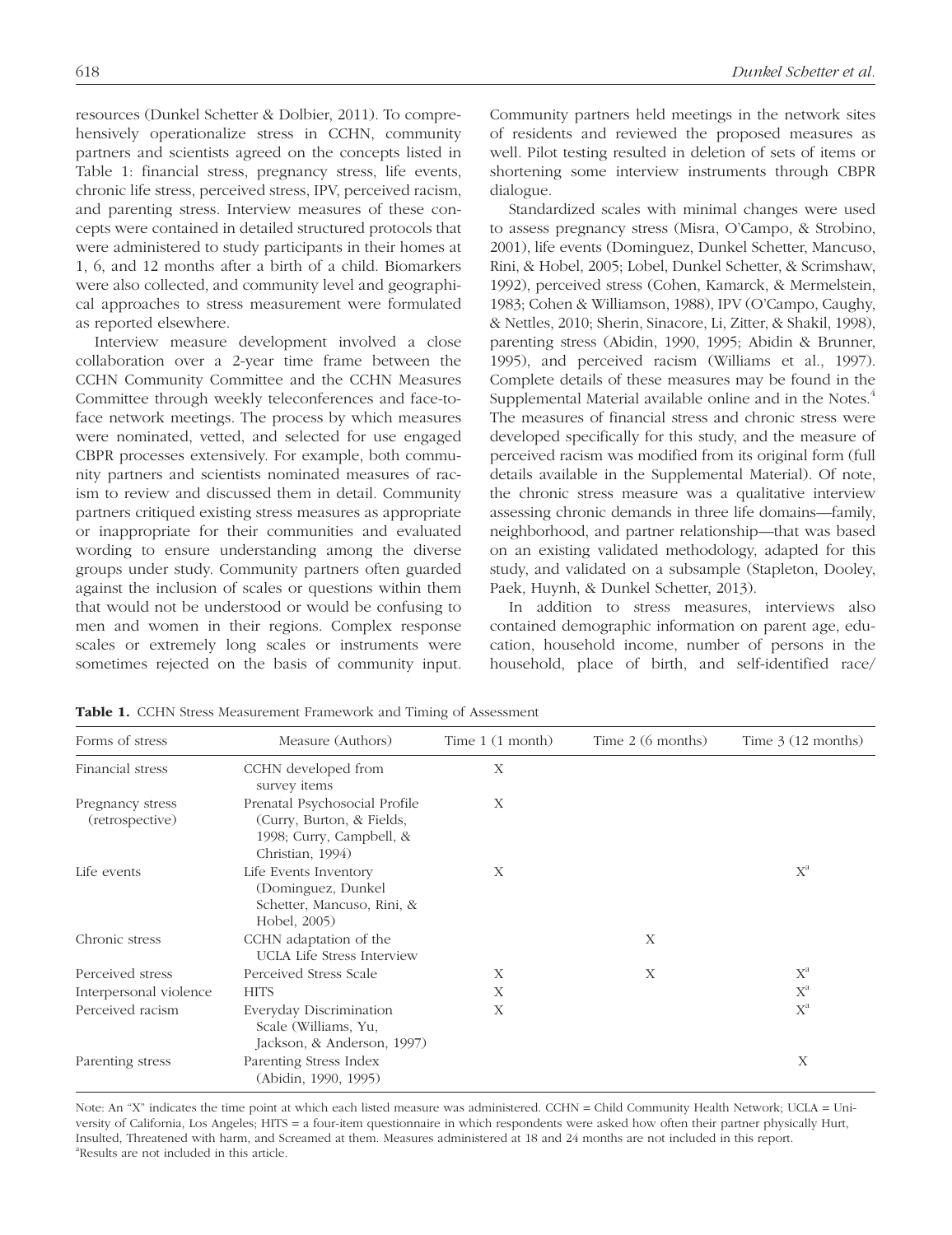ethnicity. Per capita household income was adjusted for cost of living in each site. Mother and father educational attainment variables were each scored as follows: less than high school, high school diploma or General Educational Development test, some college, and 4-year college degree or higher.

## Variation in Stress by Poverty, Race/ Ethnicity, and Related Factors

To examine the stress pathway to disparities, we tested whether there was significant variation by race/ethnicity and poverty with respect to each of the forms of stress and whether there were interactions of poverty by race/ ethnicity. Specific details of analyses can be found in the Notes.<sup>5</sup> In all, more than two thirds of the effects were significant or marginally significant ( $p < .05$  or  $p < .10$ , respectively). Seven of 18 interaction effects were significant, and one was marginal. Thus, there was considerable evidence for effects of race/ethnicity and poverty on the various forms of stress and some evidence for interactions of these two social structural factors, as described further and summarized in Table 2. (Tables of means, confidence intervals, or significance levels for all stress

measures for mothers and fathers are available in the Supplemental Material.)

#### *Poverty and stress*

There were effects of poverty (not qualified by interactions with race/ethnicity) for mothers and for fathers for two forms of stress (chronic stress and parenting stress) and two more either for fathers or mothers. Chronic stress, as measured at 6 months after birth by the qualitative interview, and parenting stress, as measured with a standardized scale at 1 year after birth, both varied significantly by poverty with graded effects such that poor parents were higher than those living near the poverty level who were higher than those who were not poor. IPV was also highest among poor mothers, was next highest among mothers near the poverty level, and was lowest in mothers who were not poor. Everyday racism also varied significantly by poverty for fathers (marginally for mothers), with 22% of fathers in the poor group scoring moderate to high compared with 17% in the nearpoor group and 9% in the not-poor group. These findings parallel prior research showing that perceived stress is more prevalent in low-income populations (Chandola &

Table 2. Summary of Tests of Poverty and Race/Ethnicity in CCHN Sample of Mothers and Fathers

| Stress measure            | Poverty effect                                 |                                                | Race/ethnicity effect          |                                | Poverty × Race/Ethnicity effect |                            |
|---------------------------|------------------------------------------------|------------------------------------------------|--------------------------------|--------------------------------|---------------------------------|----------------------------|
|                           | Mothers                                        | Fathers                                        | Mothers                        | Fathers                        | Mothers                         | Fathers                    |
| Chronic stress            | Poor $>$ near<br>$poor$ ><br>nonpoor           | P <sub>oor</sub> > near<br>poor,<br>nonpoor    | $B > L$ , W                    | B > W                          | No                              | No                         |
| Parenting stress          | Poor $>$ near<br>poor,<br>nonpoor              | P <sub>oor</sub> > near<br>poor,<br>nonpoor    | $L > B$ , W                    | $L > B$ , W                    | No                              | No                         |
| Interpersonal<br>violence | P <sub>oor</sub> > near<br>$poor$ ><br>nonpoor | <b>Not</b><br>measured                         | No effect                      | Not.<br>measured               | No                              | Not measured               |
| Everyday racism           | Marginal/<br>QBI                               | P <sub>oor</sub> > near<br>$poor$ ><br>nonpoor | B > L > W<br>(see<br>Figure 2) | B > L > W<br>(see<br>Figure 2) | Marginal                        | No                         |
| Financial stress          | ns/QBI                                         | ns/QBI                                         | n s/QBI                        | ns/QBI                         | Yes (see<br>Figure 3)           | Yes (see Figure<br>3)      |
| Pregnancy stress          | ns/QBI                                         | <b>Not</b><br>measured                         | ns/QBI                         | <b>Not</b><br>measured         | Yes (see<br>Figure 4)           | Not measured               |
| PSS 1 month               | P <sub>oor</sub> > near<br>$poor$ ><br>nonpoor | ns/QBI                                         | ns                             | ns/QBI                         | N <sub>O</sub>                  | Yes (see Figure<br>5)      |
| PSS 6 months              | ns/QBI                                         | Marginal                                       | ns/QBI                         | B, W > L                       | Yes (see<br>Figure 5)           | No                         |
| Life event number         | ns/QBI                                         | ns/QBI                                         | ns/QBI                         | ns/QBI                         | Yes (see<br>Figure $6$ )        | Yes (see Figure<br>$\circ$ |
| Life event impact         | ns                                             | ns                                             | ns                             | ns                             | N <sub>O</sub>                  | N <sub>O</sub>             |

Note: CCHN = Child Community Health Network; B = Black; L = Latina(o); W = White; QBI = qualified by interaction; PSS= Perceived Stress Scale.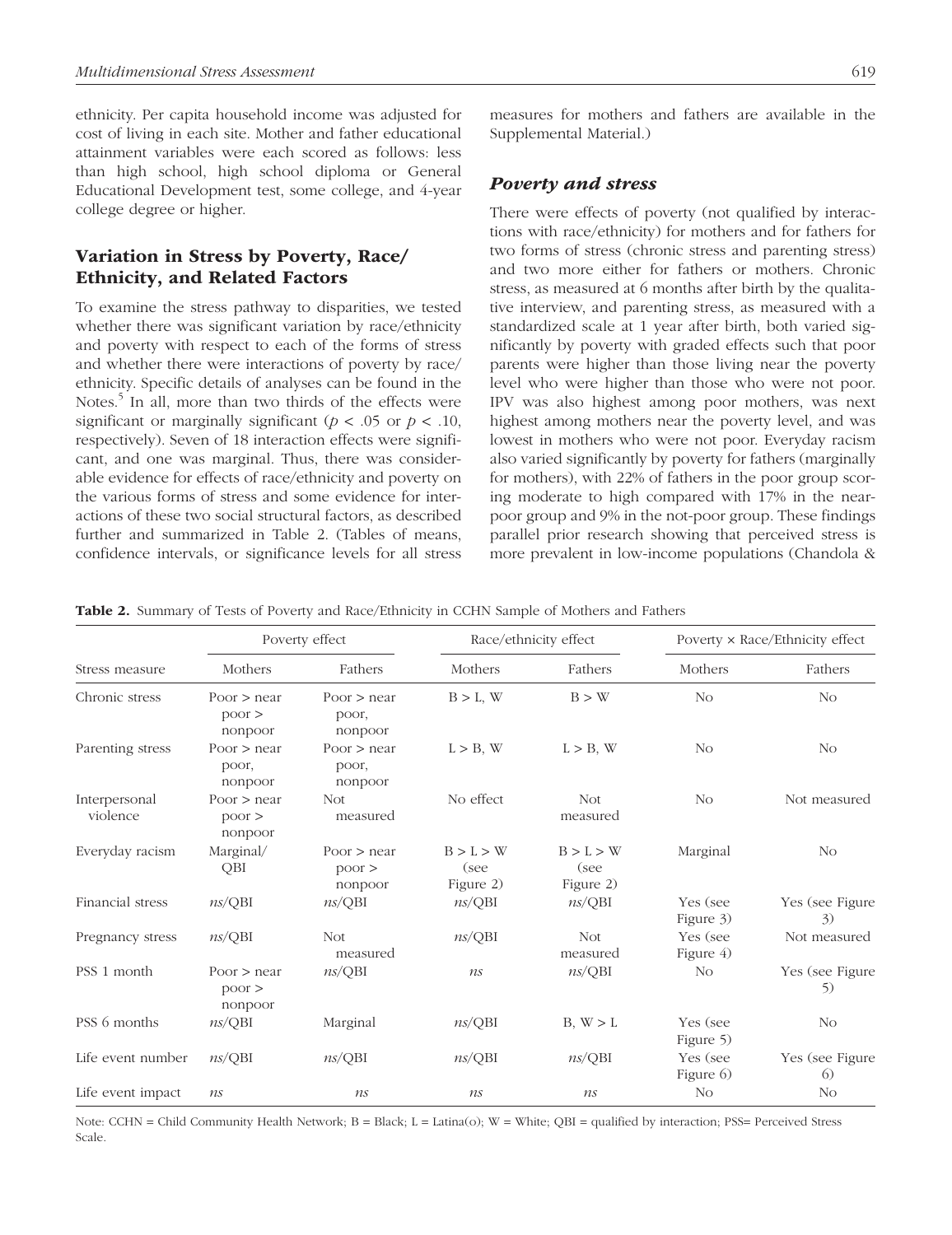Marmot, 2011; Cohen & Janicki-Deverts, 2012). Overall, they suggest powerful and consistent effects of poverty on stressors of many kinds occurring over the 1st year following a birth. Because the range of income was truncated, the results address the importance of variation at the low to middle range of the income spectrum and dramatically illustrate the numerous types of chronic exposures to demands that increase as a function of living in poverty or near poverty.

#### *Race/ethnicity and stress*

Chronic stress, parenting stress, and racism were the only forms of stress to show main effects of race/ethnicity among mothers and fathers without interactions with poverty status (see Table 2). The Life Stress Interview (LSI; Hammen et al., 1987) chronic stress scores that reflected family, partner, and neighborhood demands were highest among Black mothers and fathers. That is, Black mothers had significantly higher levels of chronic stress than both Latina and White mothers, who did not differ from each other, and Black fathers had significantly higher chronic stress than White fathers. These results are similar to those of Turner and Avison (2003) in their study of 899 adolescents in which African American youths were much higher in chronic stress than Caucasian youths, and that difference partially accounted for a disparity in depressive symptoms. Regarding parenting stress, Latino mothers and fathers in this study were higher in parenting stress than parents of other ethnicities. One further race/ethnic difference occurred among fathers: Perceived stress at 6 months after birth of a child was significantly higher in Black and White fathers compared with Latino fathers. In fact, across income levels, perceived stress was notably low in Latino fathers when unadjusted for foreign birth. In addition, there was a highly significant effect of race/ethnicity in reports of everyday racism for both mothers and fathers. African American/Black individuals reported the highest rates of everyday racism, especially Black fathers (see Figure 2). Among Black fathers, 24% scored moderate to high, versus 14% of Latino fathers and 2% of White fathers. Latino individuals were also significantly higher in everyday racism than White individuals.

## *Interactions of race/ethnicity by poverty*

In its strongest form, the stress pathway to health disparities argues that race and ethnicity interact with low SES in generating higher stress for some individuals, which functions as a primary mechanism influencing their poorer health. As summarized in Table 2, there were significant interactions between poverty and race/ethnicity



Fig. 2. Maternal and paternal moderate/high everyday racism by race/ethnicity and poverty group. FPL = federal poverty level.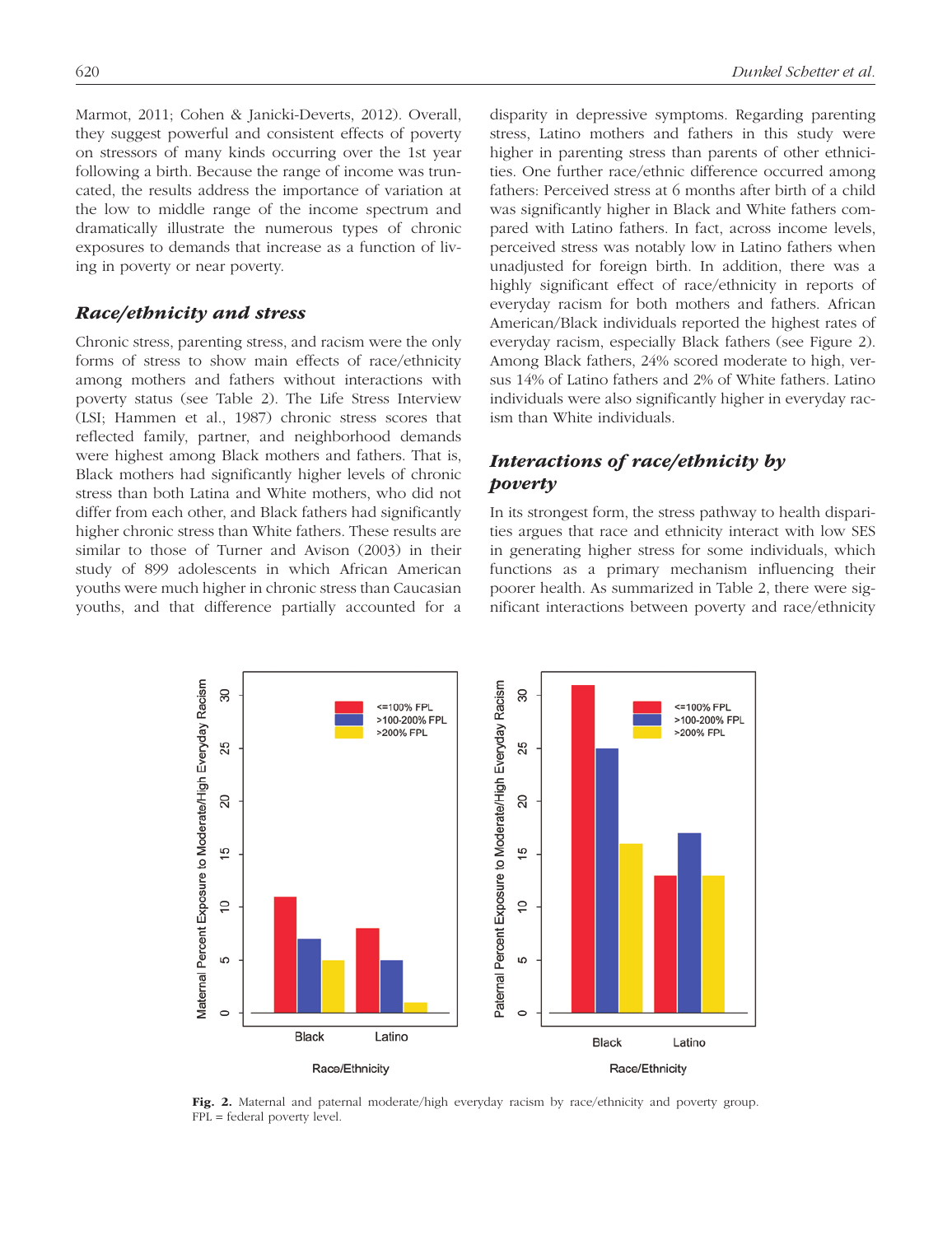for mothers and fathers in effects on financial stress and life events, for mothers in effects on pregnancy stress and perceived stress at 6 months, and for fathers in effects on perceived stress at 1 month after the birth of a child. The patterns of results are depicted in Figures 3–6. In general, the patterns show steeper negative slopes for White individuals with increased income and flatter slopes for Black individuals. Latino individuals often paralleled Black individuals but not uniformly. These results are quite robust when repeated controlling for U.S. birth, marital status, and cohabitation with partner, although a few differences by foreign birth are noted.

#### *Financial stress*

There was an inverse linear relation of financial stress and poverty group with the notable exception of Latino mothers and fathers, whose financial stress did not differ as much by poverty (see Figure 3). When examining simple effects, we find that both Black and White mothers decline significantly in financial stress from near poverty to not being poor ("nonpoor" group). In contrast, there were no significant differences by poverty status for Latino mothers or fathers. However, counter to expectations, White mothers who were poor or near poverty reported significantly higher financial stress than poor or near-poverty Black mothers (see Figure 3a). Poor Latina mothers also had significantly higher financial stress than poor Black mothers. This pattern may indicate differential responses to economic deprivation in the different ethnic/racial groups. For example, some researchers have hypothesized greater resilience, different forms of coping, and even more habituation to financial hardship among Black individuals, which may be evident here (Chen & Miller, 2012; Jackson, Knight, & Rafferty, 2010; McCubbin, Thompson, Thompson, & Futrell, 1998). Finally, among all fathers who were not poor, Latino fathers had significantly higher levels of financial stress than Black and White fathers (see Figure 3b).

## *Pregnancy stress and perceived stress at 6 months in mothers*

Results among mothers for pregnancy stress (see Figure 4) and perceived stress at 6 months postpartum (see Figure 5a) also show a steeper slope in White individuals from near poverty to nonpoor compared with the other two race/ethnic groups. Simple effects show significantly higher pregnancy stress in poor and near-poverty White mothers compared with nonpoor White mothers and in poor Black mothers than in nonpoor Black mothers (see Figure 4). Within the near poverty group, White mothers were higher in pregnancy stress than Latina mothers. Latina mothers were also significantly lower in perceived stress at 6 months after birth than Black and White mothers but only among the poor (see the top panel of Figure 5). That is, among the poor women as a whole, simple effects revealed that Black and White mothers



Fig. 3. Maternal and paternal financial stress at 1 month after birth by poverty group and race/ethnicity. FPL = federal poverty level.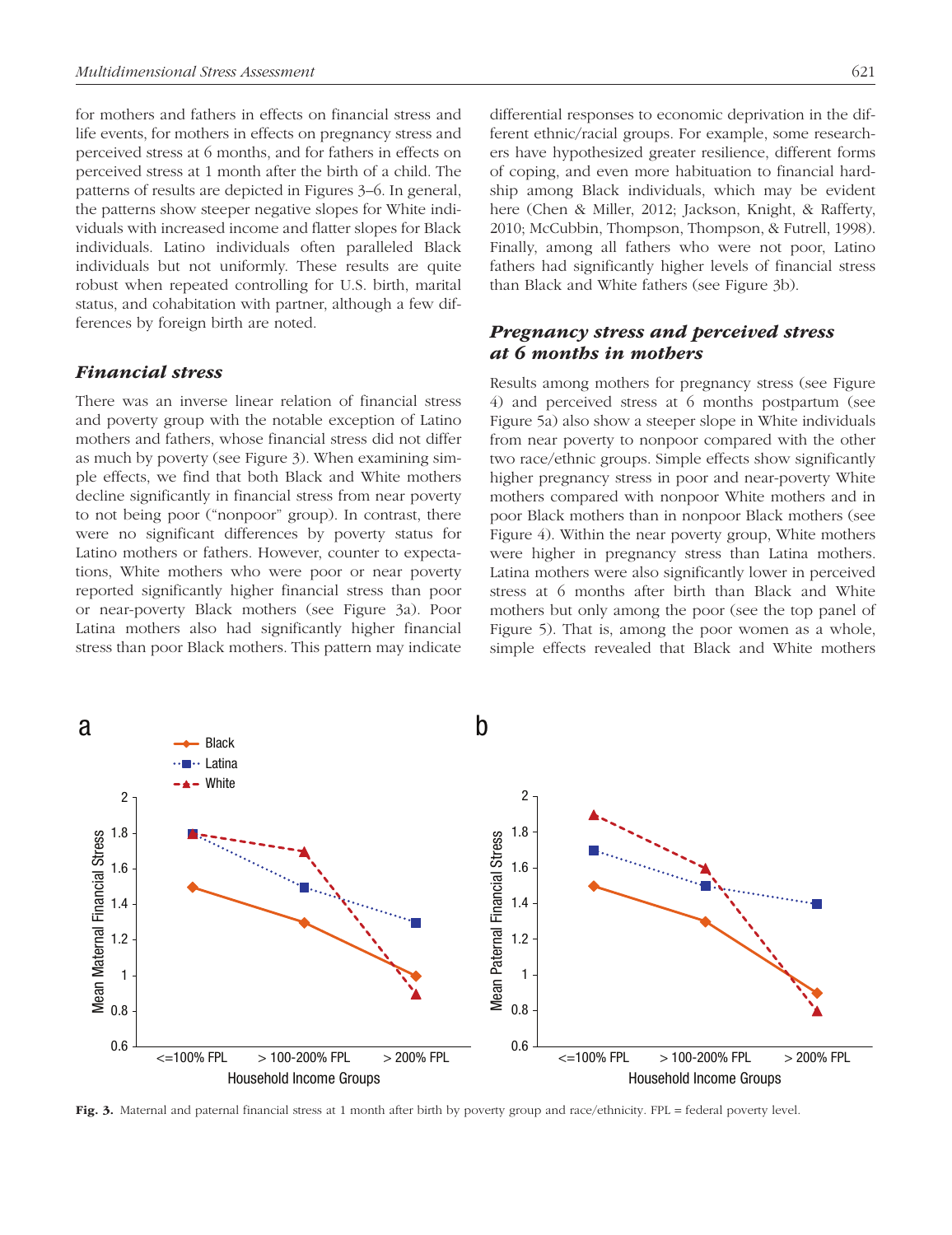

Fig. 4. Maternal pregnancy stress reported at 1 month postpartum by poverty group and race/ethnicity. FPL = federal poverty level.

were significantly higher in perceived stress than Latina mothers, whereas near-poor or not-poor mothers did not differ by race/ethnicity. In fact, perceived stress at 6 months postpartum in Latina mothers was remarkably low regardless of income level, mirroring the results for financial stress.

# *Perceived stress at 1 month in fathers*

Fathers had lower perceived stress overall compared with mothers even at 1 month after birth of a child with a newborn at home, and there was a significant interaction effect for perceived stress for fathers at 1 month after birth but not at 6 months after birth. Figure 5b depicts the pattern of means, but the significant simple effects were few; Black poor fathers had higher perceived stress compared with Black fathers who were near poverty (near poor), and White fathers who were poor had higher perceived stress compared with White fathers who were not poor (i.e., low to middle income).

#### *Life events in mothers and fathers*

Interaction patterns for effects of race/ethnicity by poverty status for life events look similar to the patterns of interactions for other variables in many ways. Life events decline with increased income for White mothers and fathers but not for Latino or Black mothers and fathers. Simple tests showed that White mothers and fathers who were poor reported significantly higher numbers of life events during the year preceding the birth compared with White mothers and fathers who were not poor (see Figure 6), whereas life events did not differ by poverty status within the other two racial/ethnic groups. Furthermore, among the poor, Latina mothers had significantly fewer life events than Black mothers. Similarly, within mothers who were near the poverty level, Latina



Fig. 5. Perceived stress for mothers at 6 months postpartum and fathers at 1 month after birth of child by poverty and race/ethnicity. FPL = federal poverty level.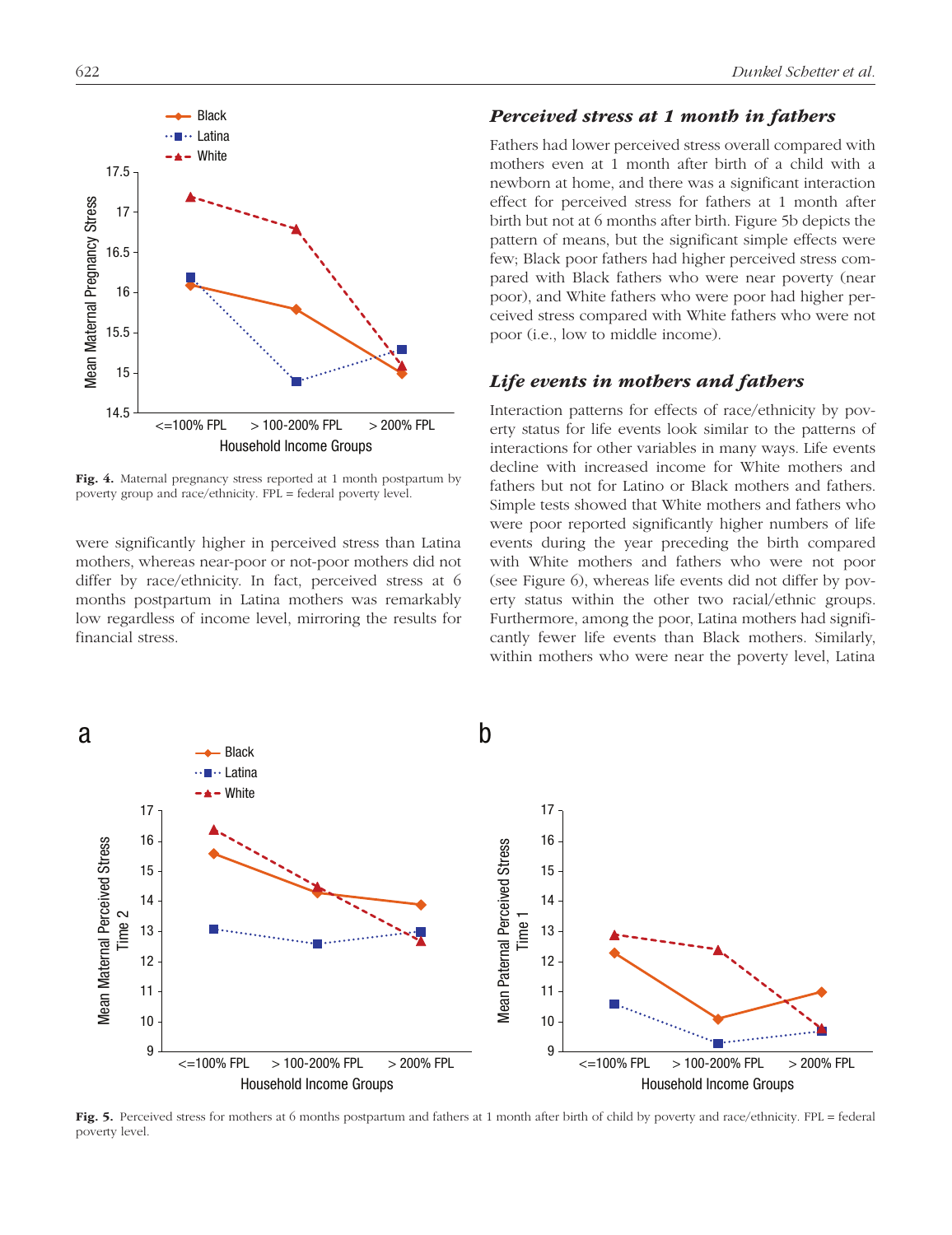

Fig. 6. Maternal and paternal life events preceding birth by poverty group and race/ethnicity. FPL = federal poverty level.

mothers had significantly fewer life events than Black mothers. Finally, among those who were not poor, Black fathers had significantly more life events than White fathers. When cohabitation and marital status were controlled, Black and Latina mothers no longer differed significantly, indicating the importance of relationship status when examining ethnic differences in parenting stress.

## *Marital status, cohabitation, and parent stress*

Although relationship status is not a recognized pathway to health disparities, perhaps it should be examined as one of the confluence of factors mediating effects of race/ethnicity and SES on health outcomes in adults. There were many significant effects of cohabitation on levels of stress in this sample, and, notably, no unique effects of marital status after cohabitation was adjusted. For both mothers and fathers, cohabitation was associated with fewer life events, less perceived stress at 1 month postpartum, and less (marginally less for fathers) chronic stress. For mothers, cohabitation was also associated with significantly less IPV, less pregnancy stress, less life event impact, and less parenting stress. Thus, the status of a parent relationship at birth seems to be a major determinant of stress during pregnancy and the year following birth for parents, especially for mothers. What mattered most in this sample was living together at the time of birth, not whether the couple was legally married at that time.

## *Foreign birth, acculturation, and stress*

Although most of the multivariate effects remained significant when controlling for whether the mother or father was foreign versus U.S. born, some of the specific comparisons among Latino individuals and the other two ethnic/racial groups changed. To summarize, lower perceived stress among Latino fathers and fewer life events among Latino mothers and fathers were a function of lower rates in those of foreign birth compared with those of U.S. birth. These patterns are consistent with the Hispanic health paradox whereby immigrants have fewer health risks and better health outcomes than those of the same background living in the United States longer. In addition, adjustment for foreign birth attenuated the effects of poverty on financial stress for Latino individuals, reflecting higher incomes in the U.S.-born Latino individuals.

In addition to taking place of birth into account when examining ethnic/racial and SES disparities, the findings regarding foreign birth are of substantive interest as well. Foreign-born mothers and fathers experienced significantly more financial stress and racism but less chronic stress in family, neighborhood, and partner relationships when controlling for income, cohabitation, and marital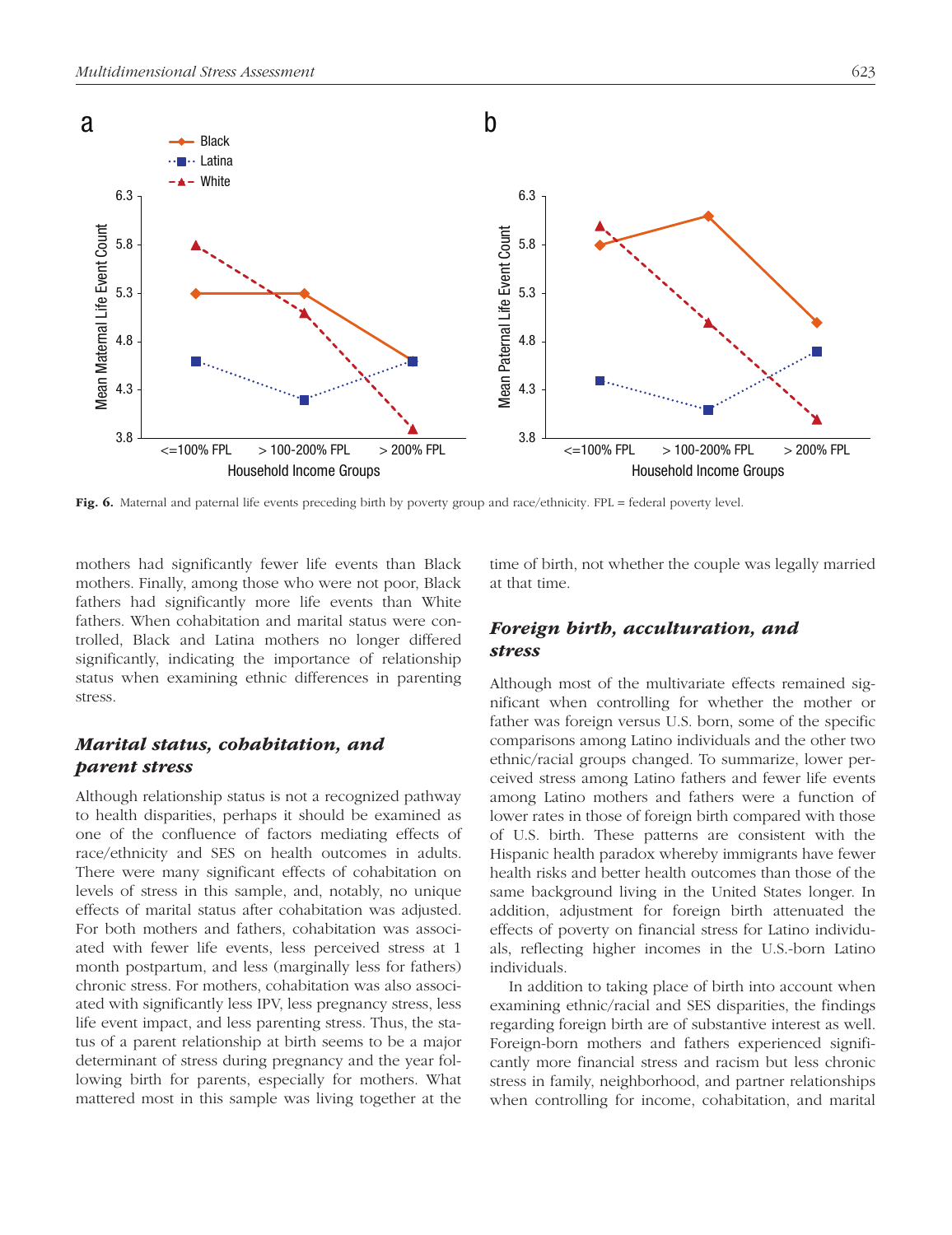status. Foreign-born mothers experienced more parenting stress and marginally more IPV but fewer life events when compared with those who were U.S. born. Foreignborn Latino fathers experienced lower perceived stress at 1 month after birth compared with those who were U.S. born and experienced marginally more perceived stress at 6 months.

To consider the associations of stress with acculturation further, we used a standardized scale measure of acculturation (Bidimensional Acculturation Scale; Marin & Gamba, 1996) and tested for associations with stress after controlling for household income (per capita adjusted for cost of living across sites). Higher English language orientation was associated with more of some key types of stress for both Latino mothers and fathers namely, life events and chronic stress, and, for Latina mothers, more IPV but less financial stress. Perceived stress and life event impact also varied with acculturation for Latino fathers such that higher English orientation was associated with higher perceived stress at both 1 month and 6 months after birth and with greater life event impact. The one exception was financial stress, which was lower in those who were more acculturated, most likely because of higher rates of employment or higher income among those more acculturated. Revealed through multidimensional stress assessment, these findings provide a more complete picture of the complicated relationships of foreign birth and acculturation to stress among Latino individuals.

## Advancing Knowledge of Stress Pathways to Disparities

#### *Multiple and complex demands on families at risk*

Clearly, there are multiple demands exceeding resources in communities where health disparities exist. Overall, levels of stress were similar to or higher when compared with other high-risk and representative national samples. In general, being poor or near the federal poverty level was associated with higher levels of almost every type of stress. Whether we tested household income and education as proxies for SES or the categories of poor (below federal poverty level), near poverty level, or not poor, the results are quite consistent $6$  and confirm the prevalence of stress as potent and potentially toxic for those of very low SES. These findings further verify the presence of several forms of chronic stress (e.g., parenting stress and financial stress) that may play important roles in the mechanisms contributing to health disparities among socioeconomic groups. Effect sizes are moderate overall, with the largest standardized effects for poverty (.60 or greater). These findings add to our understanding of poverty across various regions of the United States, even

regarding differences between those who are poor and those who are just above the poverty level, as well as comparisons between those living in poverty and the middle class.

The effect of poverty on stress generation was especially pronounced among Black mothers and fathers and also among White mothers, and it was less pronounced for Latino parents and White fathers. For example, some forms of stress varied by race/ethnicity within each of the three poverty status groups. At the lowest income levels, White individuals had higher pregnancy stress than the other ethnic groups, Black individuals had lower financial stress, and Latino individuals had lower life events and perceived stress. Thus, among those who were poor, there was not one ethnic or racial group that was highest in all forms of stress, whereas ethnic/racial differences in stress were attenuated but did not disappear with higher household income. Moreover, these results do not appear to be attributable solely to differential income distribution within racial/ethnic groups, as is often the case. Because the income distribution in the sample is truncated, a more dramatic effect might be found if more affluent Americans were included for comparison.

Furthermore, for half of the stress measures, there were interactions of poverty by race/ethnicity, indicating that the gradients for Black, Latino, and White individuals differed significantly by poverty level. Greater income was not as strongly associated with lower levels of major life events, perceived stress, or some forms of chronic stress (financial, pregnancy) for Black individuals as for White individuals. For example, among White individuals, life events occurred more often if they were poor, whereas Black and Latino individuals experienced comparable numbers of life events regardless of poverty status. In short, Black individuals did not show the consistent, protective effects of increased income as did White individuals. Similarly, although educational attainment was fairly consistently associated with lower levels of most types of stress among mothers and fathers, the effects were weaker among Black and Latino individuals compared with White individuals. Although many theorists have hypothesized these interaction effects, very little or rather weak evidence exists in support of them. That the gradients across income and education differed for Black, Latino, and White individuals on several stress measures provides considerable support for the widely held theoretical argument that stress mechanisms explain racial health disparities and may partially explain their persistence when SES is controlled.

## *Stress in Latino individuals in the United States*

Results also vary by place of birth, mainly as a function of Latino individuals, because there were very few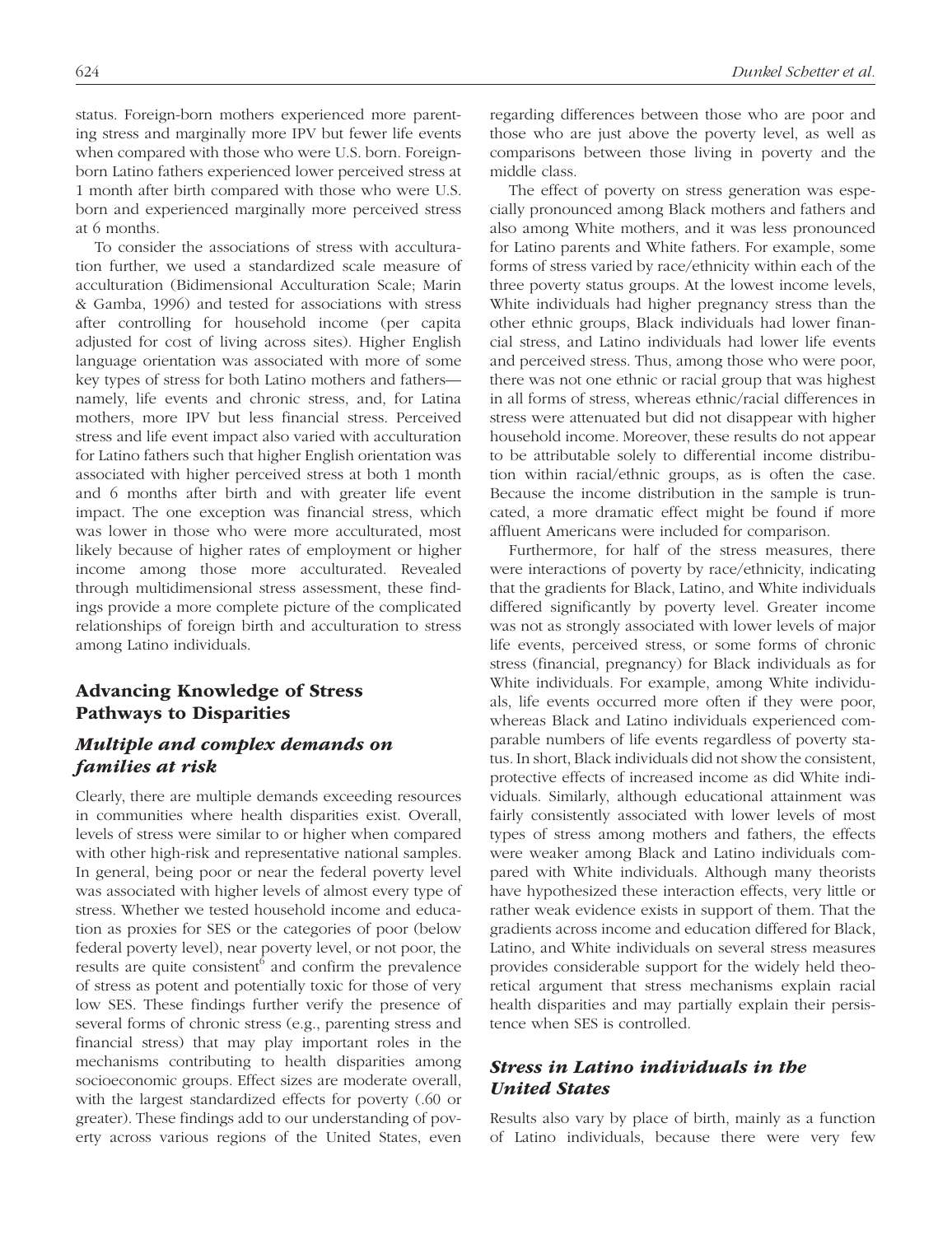foreign-born White individuals and because a few cases of foreign-born Black individuals were excluded from these analyses. We expected the stress patterns for Latino individuals to more closely parallel those of Black individuals than they did. That Latino mothers and fathers evidenced lower stress than other groups on several indicators even when they were poor fits with the Hispanic or Latino paradox, which involves paradoxically better health in low-income Latino individuals compared with other groups (Franzini, Ribble, & Keddie, 2001). Variations by place of birth (United States vs. foreign) and in acculturation weakened these patterns somewhat and are therefore critical to take into account beyond merely categorizing individuals by self-identification as Hispanic or not Hispanic. For example, Wilson (2008) found that acculturation of U.S. women of Mexican origin was associated with decreases in conception rates and in intentional pregnancies as well as less happiness about pregnancy. In the CCHN study, we learned that independent of the effects of income and education, many forms of stress were lower in Latino parents who were less acculturated and were higher among those who were more acculturated. These results also parallel closely other findings on the detrimental health effects of greater acculturation in the United States (an acculturation paradox so to speak) and the health-promoting effects of some traditional values, beliefs, and behaviors (Lara, Gamboa, Kahramanian, Morales, & Hayes Bautista, 2005).

Pregnancy and birth have been found to have somewhat different meanings in different ethnic/racial groups (e.g., Zambrana, Dunkel-Schetter, Collins, & Scrimshaw, 1999). Specific resilience factors among Latino individuals—such as familism, social support, and positive cultural values surrounding pregnancy—may mitigate effects of some of these stressors in the early months after the arrival of a new child (Campos, Dunkel-Schetter, Walsh, & Schenker, 2007). For example, extensive family and social network support following a birth may account for lower rates of some types of stress among poor Latino families. There is no question that understanding stress and health disparities in parents of Latin background requires meticulous attention to the complexities of nativity, language, acculturation, and cultural heritage. This poses a major challenge for multidisciplinary scientists in the future—one that community participation can help to address. We must address these issues more adequately in future studies in light of the fast growing population of Latino individuals in the United States.

#### *Unique sources of stress for fathers*

As one of the first studies of various sources of stress in a large and diverse group of fathers, there are a few important insights. Fathers of all backgrounds evidenced stress surrounding the time of a pregnancy and birth of similar levels to that of mothers. For instance, fathers experienced comparable degrees of financial, chronic, and parenting stress as mothers as well as comparable or higher numbers of life events. Black fathers were subjected to very high rates of unfair everyday treatment because of race, skin color, ancestry, and language, which pose additional potent sources of chronic stress that are generally not sufficiently recognized. There is much still to be learned about these fathers and their counterparts in high-risk communities. By studying them with CBPR processes and devoting intensive efforts to understanding participants' concerns—such as reasons for nonparticipation, attrition, and mistrust of research we had better success in recruitment, retention, and honesty with fathers as well as mothers than we might otherwise have had. The sources of stress for fathers, especially poor and minority fathers, may have consequences for parenting and family life that could provide insights into the best avenues for encouraging fathers' involvement and skillful parenting.

#### The Many Forms of Stress

We utilized a more comprehensive approach to the study of stress than is typical and particularly in measuring many types of chronic stress. The collaborative measurement committee adopted some commonly used standardized scales to measure life events and perceived stress, for example, and supplemented them with new approaches derived from community engagement, such as interviewer ratings of chronic stress in various life domains and a new composite measure of financial stress. Thus, this work contributes to understanding a wider range of stress experiences during a critical time of life—following the birth of a child—in African American/ Black, Latino, and non-Hispanic/White mothers and fathers, a majority of whom were living in poverty. For some of these mothers and fathers, the stress exposures were measured during the interval between births, which allows us to address further timely research questions regarding the effects of preconception stress on the fetus and later development of the next-born child.

This set of stress measures captured the underlying construct of "demands exceeding resources" quite well while simultaneously reflecting various independent aspects of stress. In future disparities studies, researchers should consider the different forms of stress more often within a single study. The dichotomy of acute versus chronic stress is insufficient given the richness and complexity of the sources of stress in the population, especially in the lives of those of low income. In general, all forms of chronic stress deserve further attention (e.g., racism and discrimination; IPV; and chronic neighborhood,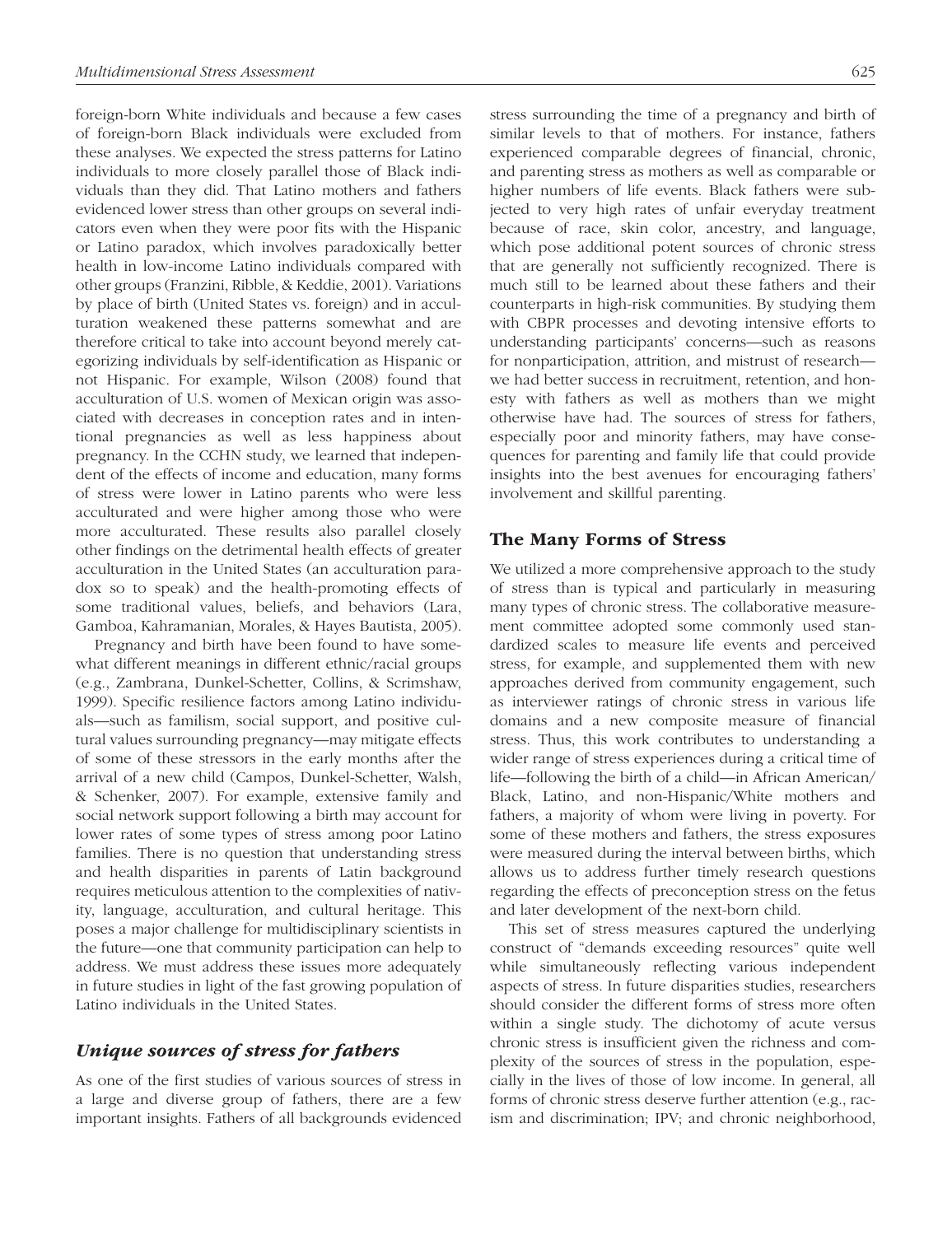family, parenting, and partner stress). Both the standardized and the newly adapted stress measures performed well in this study, indicating that they can be used with confidence in testing hypotheses in future studies of lowincome and ethnically or racially diverse community populations, especially when brief assessments are needed. In the next section, we further highlight a few of the stress measures and findings.

#### *Perceived stress*

The Perceived Stress Scale (PSS; Cohen et al., 1983) is both a brief and powerful measure that reflects appraised stress, and it was fairly stable and high over 5 months in these new parents. In addition, the PSS was the measure most strongly associated with the other stress measures, thereby providing validation data for the full set of measures. However, the PSS does not identify the specific sources of stress that are valuable for some purposes, such as intervention planning. Life events inventories offer insight in this regard, as do other measures like those on IPV, perceived racism, financial stress, and parenting stress. The abbreviated and tailored CCHN version of the LSI was a good addition for gaining information on partner, family, neighborhood, and parenting stress, and it had the advantages that participants were able to speak in their own words to a community interviewer, often of the same ethnic or racial background, and it yielded more objective data. Both participants and interviewers responded favorably to this LSI format (Stapleton et al., 2013). In addition, the taped transcripts are proving to be a rich qualitative data source.

#### *Chronic stress*

As noted earlier, chronic stress is thought to be one of the most toxic forms of stress for physical and mental health. The absence of statistical interactions of poverty by race/ ethnicity for two measures of chronic stress (the LSI and the PSS) is inconsistent with predictions of heightened exposure to chronic stress in Black individuals who are poor, as was the absence of interactions for a few other stress measures (parenting stress, IPV, racism). However, our not-poor group was not as advantaged economically as the high-income groups in many other studies and is unlikely to represent high-income individuals in the United States as a whole. Perhaps this aspect of our sample reduced the power to detect stronger interactions of race/ethnicity and income. In fact, the interactions of poverty by race/ethnicity that occurred for financial stress, pregnancy stress, and PSS 1 month and 6 months after birth are somewhat consistent with the premise of a chronic stress pathway explaining disparities in that the slopes differed between Black and White individuals in a predicted manner, although the results are not indicative that one racial/ethnic group experiences more chronic stress than others across the board. In contrast, the results are consistent with chronic stress as a potential mediator of effects of low SES on adverse health. To complete the analyses, we next turn to measures of allostatic load as our biological risk index and longer term outcomes, such as postpartum depression and birth outcomes in the next pregnancy.

#### *Racism*

Extensive attention has been devoted to the study of racism/discrimination and health in general (Jones, 2000; Krieger, 2000; Pascoe & Richman, 2009) and, to some extent, in maternal and child health in particular (Dominguez, 2008; Giscombé & Lobel, 2005). A plethora of measures appear in the literature (Kressin, Raymond, & Manze, 2008). Only through community participation in CCHN were we able to determine what aspects to study and how. CCHN's community partners provided strong expertise in the evaluation of many measures and their appropriateness. The instrument measuring everyday instances of unfair treatment was appealing to them because many reported experiencing everyday slights, prejudices, and discriminatory behaviors on a regular basis. Black individuals in this study reported the highest rates of everyday unfair treatment because of race/ethnicity, skin color, accent, or ancestry—especially Black fathers, who scored moderate to high on this index, whereas Latino and White fathers experienced far less of this treatment. Latino fathers were higher in everyday discrimination than White fathers, as in a prior study (Perez, Fortuna, & Alegria, 2008). Perceived everyday racism was not exacerbated by low income among fathers and was only marginal among mothers. In further analyses, we will consider several other forms of racism (e.g., lifetime racism) measured with additional scales. Nonetheless, the high prevalence of unfair treatment of men and women of color in everyday contexts in five areas of the United States, especially among Black men in general and poor Black women, underlines the national prevalence of this phenomenon and has significant implications for family health, public policy, and society.

#### *IPV*

IPV was highest among poor mothers, was next highest among mothers near the poverty level, and was lowest in mothers who were not poor, and there were no racial/ ethnic differences in IPV. These results differ from some findings in the literature. For example, Caetano, Field, Ramisetty-Mikler, and McGrath (2005), who used a different measure of IPV, found 2–3 times more IPV in Black and Hispanic individuals than in White individuals in a national sample. O'Campo et al. (2010), using the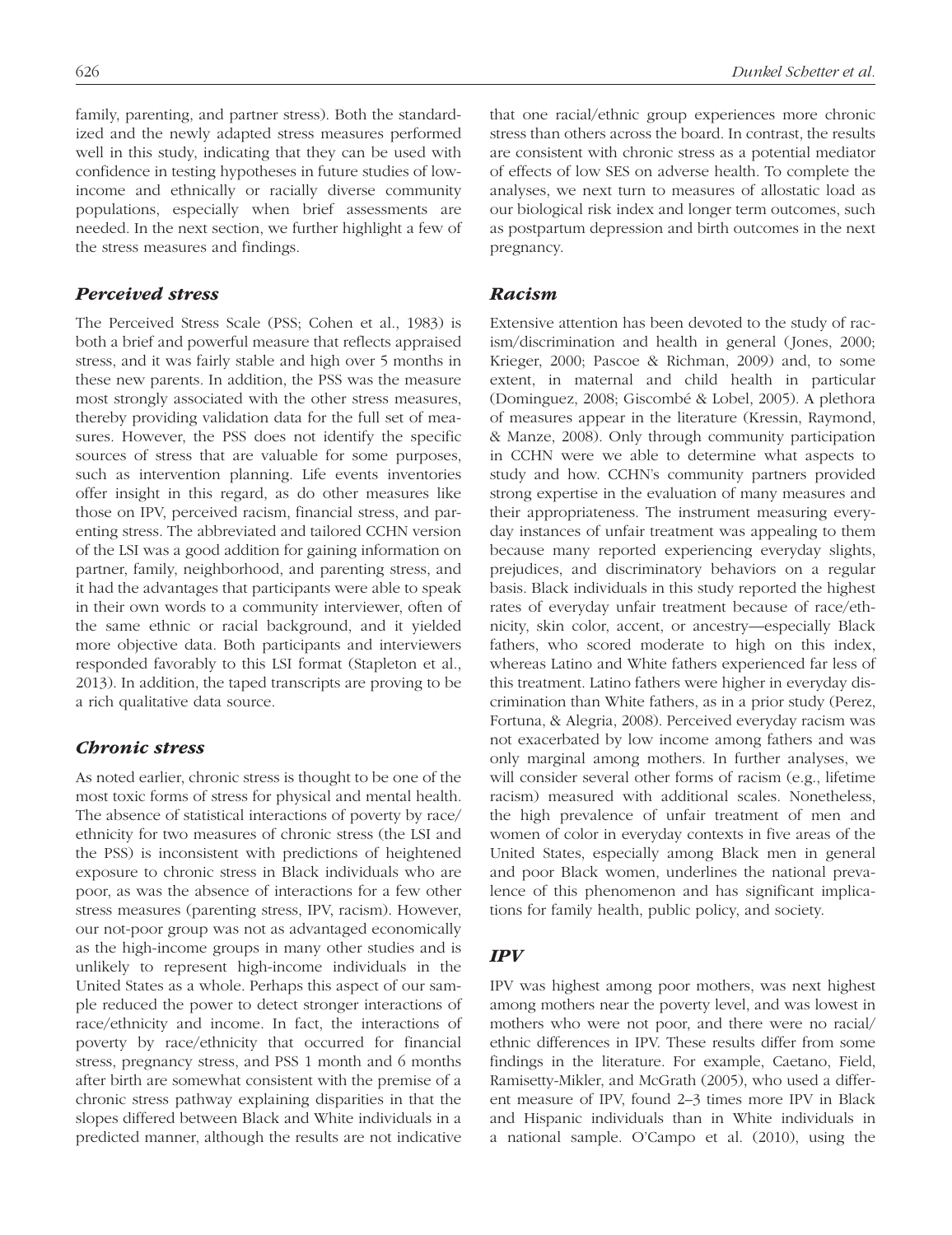same measure as in this study, found IPV in Baltimore to be highest among White individuals. Although racial differences were not revealed in this study, the higher prevalence of IPV among the poor mothers in our study is consistent with the premise that poverty is a powerful factor in stress generation. IPV is an established risk factor in maternal, child, and family health (Campbell et al., 2002). Additional evidence on prevalence of IPV, variation by SES, and associations with other stressors is valuable in developing a full understanding of family violence.

## How Is Future Research on Health Disparities Informed?

CCHN's contributions through the study of stress are complex and variegated in many ways, and they provide strong justification for conceptualizing and studying multiple types or forms of stress in the future—as some authors have advocated (Aldwyn, 2007; Thoits, 2010; Wheaton, 1994), but few researchers have done (cf. Turner & Avison, 2003; Vines et al., 2009; Williams et al., 1997). To test theories of stress as an explanation for health disparities, researchers need to take this next step, or they risk reaching incomplete or erroneous conclusions regarding stress as a possible explanation for health disparities. Using theories regarding effects of stress on physical health, researchers have pinpointed chronic stress as a very potent form, and the stress hypothesis regarding disparities suggests heightened exposure and vulnerability—but exposure to what in particular and for which subgroup? Are poor immigrant Latino individuals exposed to the same stressors as poor Black individuals? Are Black individuals of middle or high income vulnerable to the same chronic stresses as poor Black individuals? CCHN findings suggest that the answers are not obvious or simple and that a more nuanced approach to understanding stress as an explanation for health disparities is needed. Perhaps translational scientists should cease referring to stress as if it is a singular phenomenon. Furthermore, selection of stress measures can be sensitive not only to one's research goals and participant burden but also to the social and community contexts and racial, ethnic, and cultural groups to be studied. CBPR offers a valuable method for accomplishing this.

There are many additional potential influences on stress levels beyond income and race/ethnicity that were not addressed here, such as cultural values or community context. For example, in these analyses, we do not take into account structural community conditions—such as prevalence of crime, noise, or pollution—to be examined in the future in this work, and we do not consider additional indicators of socioeconomic position—such as occupational status, wealth, or assets—that are also presumably associated with stress. Of note, community input resulted in refraining from asking questions about wealth and assets because this low-income sample, which was studied during a major recession, might have been made uncomfortable being asked whether they owned or rented their home, had a retirement account, or had savings. We know that Black and White individuals at similar levels of SES are not comparable in social capital (Adler & Rehkopf, 2008; Williams, 1999). Understanding the multilevel mechanisms linking SES and health constitutes the "fourth era" in health disparities research across the lifespan (Adler & Stewart, 2010). Our network's findings thus far help to set the stage for this new era.

#### Conclusion

What have we learned using CBPR processes concerning stress in the lives of this large cohort of men and women of diverse ethnicity and SES from five communities who were studied as early as 1 month and 6 months after the birth of a child? The findings verify that these individuals face multiple, continual, and severe stressors that the typical study on stress does not capture. Increasing evidence suggests that some of them may contribute to disparities in maternal, child, and family health outcomes, but more sophisticated study is needed. Our multisite community sample of parents can be characterized by relatively high levels of stress of many different types and considerable variation by ethnicity and income depending on the type of stress. These are adverse conditions in which to bear and raise children. Increasing evidence on the health effects of early adversity supports an argument for addressing the root causes (Chen et al., 2002; Repetti, Taylor, & Seeman, 2002; Thoits, 2010). Our approach to studying stress is only one aspect of the work that CCHN undertook, yet because it was more comprehensive than most prior studies, it revealed potentially new and important insights into the lives of American parents of low income and of color. High exposures to and perceptions of stress, especially chronic stress, have been linked to premature death and disease in adults (e.g., Keller et al., 2012) and to disease mechanisms (McEwen & Seeman, 2001; Miller, Cohen, & Ritchey, 2002). These results point to the importance of studying many forms of chronic stress in maternal and child health and with greater precision. In particular, the relationship between stress and income among Black and Latino individuals in the United States diverges from the simple inverse relationship observed in White individuals, and this reality must be better understood if effective interventions to reduce health disparities are to be devised (Thoits, 2010).

Studying communities such as these in the absence of community collaboration is unlikely to yield a representative sample, sample retention, appropriate procedures and measures, full cooperation, complete and honest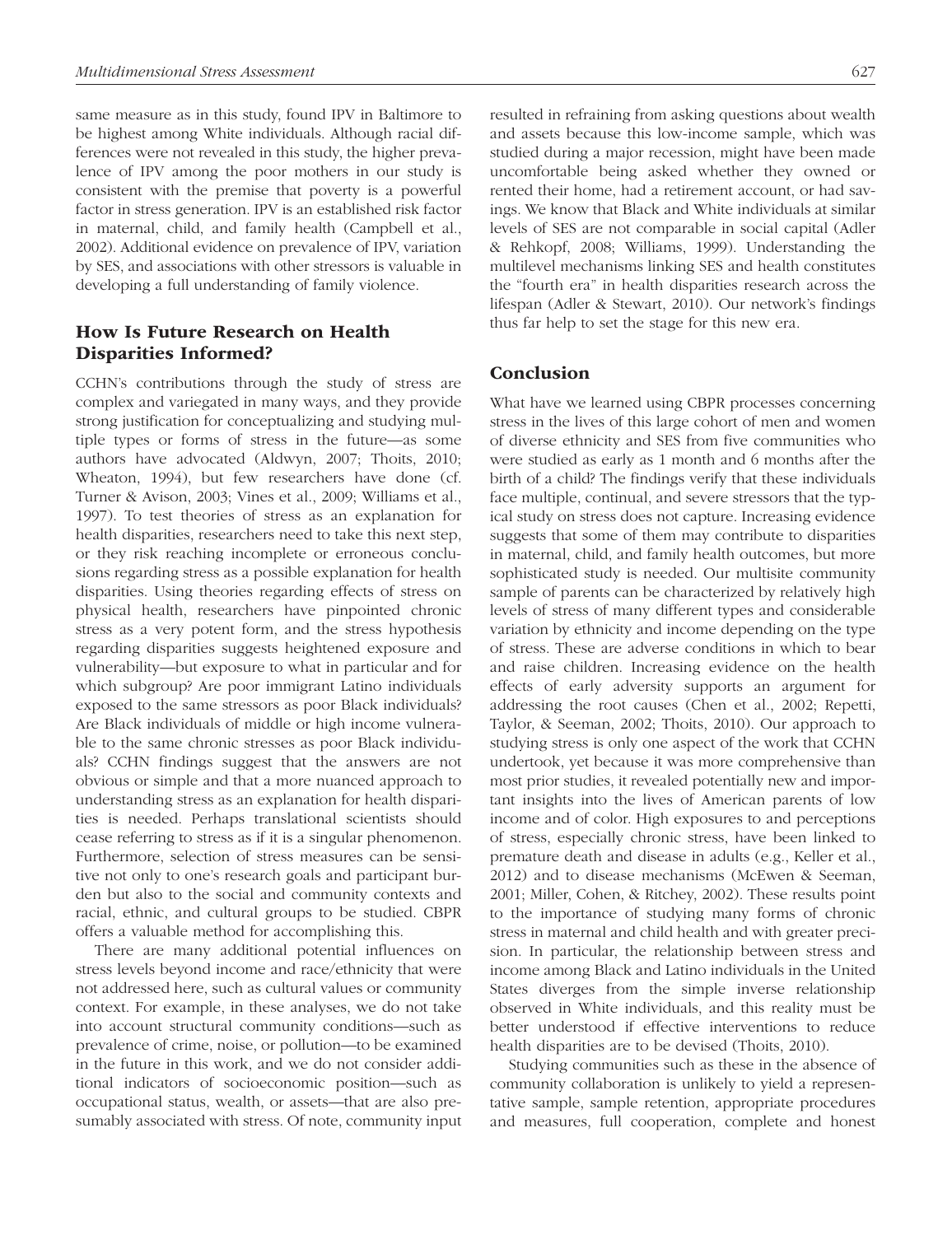responses to questions, or a full understanding of the information gained. It is difficult to gain the trust and time of poor residents in urban and rural areas, and the history of research in these communities has not provided a strong basis for such trust. CBPR is a novel methodology for conducting research on disparities, and when it works well, it stands to yield more valid and reliable results. The purpose of our CBPR-founded network was to collaborate fully with these communities in an effort to do this work differently and, when possible, to give back. Our ongoing community meetings involve sharing and interpreting results to elucidate their full meaning and to generate solutions at all levels. It is a continual learning process for both community members and academics; studying people as psychological scientists do sometimes requires hands-on experience in the phenomena, and CBPR is one established method to engage in the process with personal, scientific, and community level education as a result. We refer those interested to other sources for more details on CBPR and suggest that even those disinclined to do a full CBPR study for reasons of time or funding might benefit from adopting pieces of the process, such as having a community panel to periodically review study plans and findings.

We note that there are also some clues to resilience in these communities. The parents we studied cannot be characterized overall as unable to cope but rather as continually trying valiantly to address and manage the stress in their lives. While high in general, levels of stress were not as high as might be expected under the adverse circumstances of the communities. Newer theoretical perspectives on how some low-SES children and adults cope with adversity by strategies involving "shift and persist" (Chen & Miller, 2012) may be helpful to understanding resilience in this population. Theory and research in psychological science—such as those regarding emotion regulation, cognitive adaptation, and the strategy of "broaden and build" to name a few examples—may shed light on sources of resilience in low income, diverse people and their communities.

Finally, CBPR is exceedingly challenging, but when scientists and communities studying health communicate their perspectives, a greater credibility can be achieved in the results. We look forward to learning more about the effects of these many forms of stress on maternal allostatic load and to incorporating resilience and community factors into a more complete picture; we also look forward to studying the subsequent pregnancies and children of this cohort. In addition, we have the ability to bring community in as a change agent and to be an integral part of the development of solutions to health disparities. Kurt Lewin (1946) once coined the term "action research" as an ambitious but worthy goal for behavioral scientists, and he said it took courage. It has, but working

toward solutions regarding maternal child disparities is one of our primary collective goals in CCHN.

#### Acknowledgments

This article is designated as a "Core Paper" of the Child Community Health Network (CCHN) because it reflects major ideas and work considered central to our network. Accordingly, the last designated author is the network itself preceded by the names of those on the writing team who directly prepared this article listed in the order that the team judged best reflects their relative contributions. The CCHN is supported through cooperative agreements with the Eunice Kennedy Shriver National Institute of Child Health and Human Development (U HD44207, U HD44219, U HD44226, U HD44245, U HD44253, U HD54791, U HD54019, U HD44226-05S1, U HD44245-06S1, and R03 HD59584) and the National Institute for Nursing Research (U NR008929). Members of each site are listed in the next paragraph (note that an asterisk indicates those members who participated in only the planning phase of the CCHN).

(1) Baltimore, Maryland: Baltimore City Healthy Start and Johns Hopkins University; Community principal investigator (PI): M. Vance; Academic PI: C. S. Minkovitz; Coinvestigators: P. O'Campo and P. Schafer; Project coordinators: N. Sankofa and K. Walton. (2) Lake County, Illinois: Lake County Health Department and Community Health Center, and the North Shore University Health System; Community PI: K. Wagenaar; Academic PI: M. Shalowitz; Coinvestigators: E. Adam, G. Duncan\*, A. Schoua-Glusberg, C. McKinney, T. McDade, and C. Simon; Project coordinator: B. Clark-Kauffman. (3) Los Angeles, California: Healthy African American Families, Cedars-Sinai Medical Center, and University of California, Los Angeles; Community PI: L. Jones; Academic PI: C. Hobel; Coprincipal investigators: C. Dunkel Schetter and M. C. Lu; Coinvestigator: B. Chung; Project coordinators: F. Jones, D. Serafin, and D. Young. (4) North Carolina: East Carolina University, North Carolina Division of Public Health, North Carolina Eastern Baby Love Plus Consortium, and University of North Carolina, Chapel Hill; Community PIs: S. Evans, J. Ruffin, and R. Woolard; Academic PI: J. Thorp; Coinvestigators: J. DeClerque, C. Dolbier, and C. Lorenz; Project coordinators: L. S. Sahadeo and K. Salisbury. (5) Washington, DC: Virginia Tech Carilion Research Institute, Virginia Tech, Washington Hospital Center, and Developing Families Center; Community PI: L. Patchen; Academic PI: S. L. Ramey; Academic coprincipal investigator: R. Lanzi; Coinvestigators: L. V. Klerman, M. Miodovnik, C. T. Ramey, and L. Randolph; Project coordinator: N. Timraz; Community coordinator: R. German. (6) Data Coordination and Analysis Center (Pennsylvania State University); PI: V. M. Chinchilli; Coinvestigators: R. Belue, G. Brown Faulkner\*, M. Hillemeier, I. Paul, and M. L. Shaffer; Project coordinator: G. Snyder; Biostatisticians: E. Lehman and C. Stetter; Data managers: J. Schmidt, K. Cerullo, and S. Whisler; Programmers: J. Fisher, J. Boyer, and M. Payton. (7) National Institutes of Health program scientists: V. J. Evans and T. N. K. Raju, Eunice Kennedy Shriver National Institute of Child Health and Human Development; L. Weglicki, National Institute of Nursing Research; Program officers: M. Spittel\* and M. Willinger, Eunice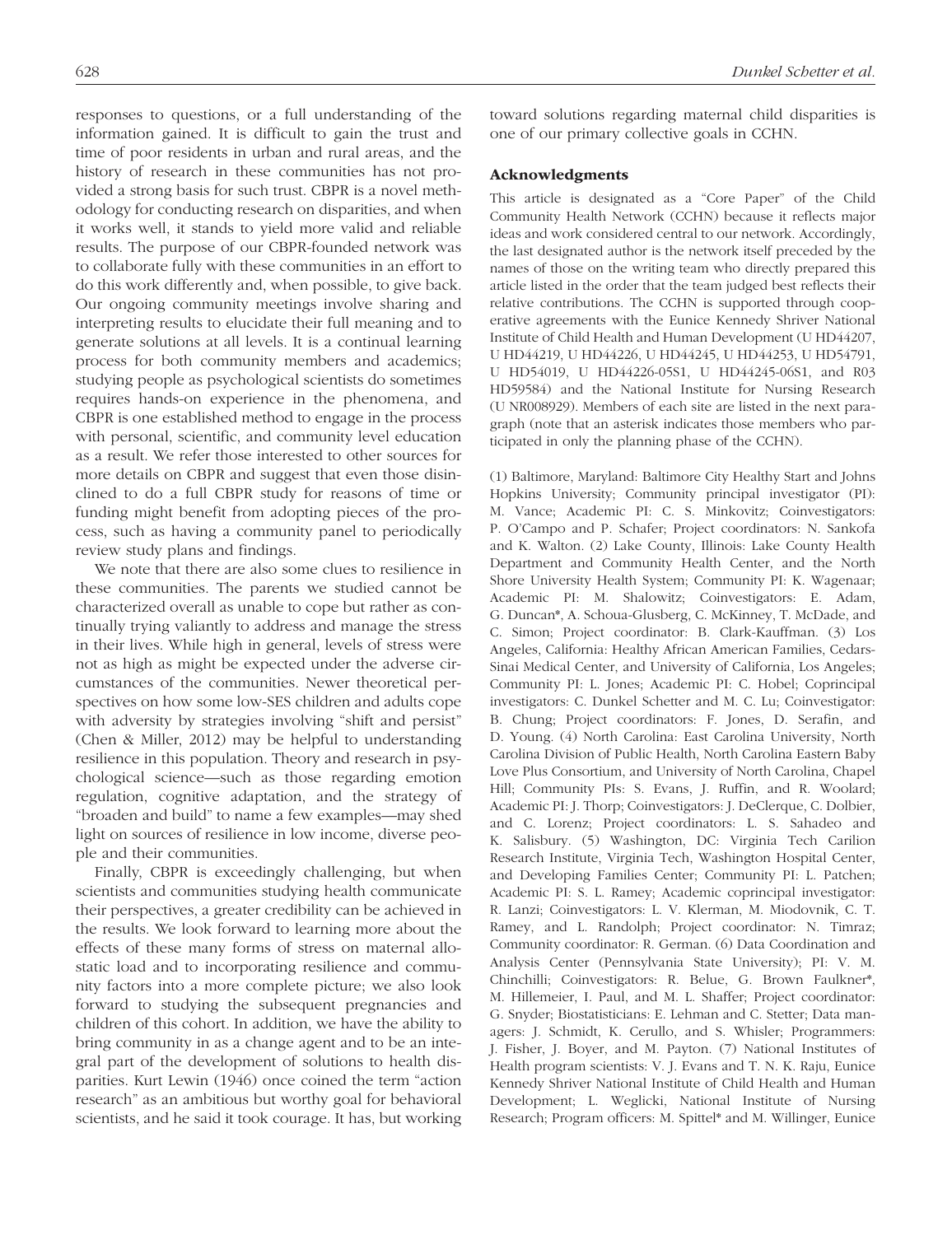Kennedy Shriver National Institute of Child Health and Human Development; Y. Bryan\*, National Institute of Nursing Research. (8) Steering committee chairs: M. Phillippe (University of Vermont) and E. Fuentes-Afflick\* (University of California—San Francisco School of Medicine).

#### Declaration of Conflicting Interests

The authors declared that they had no conflicts of interest with respect to their authorship or the publication of this article.

#### Supplemental Material

Additional supporting information may be found at http://pps.sagepub.com/content/by/supplemental-data

#### **Notes**

1. The demographics for the sample of 2,448 mothers were as follows: the mean age was 26 years, and the mean education was 13 years; half of the mothers were having the first child; and 13% of the mothers had just given birth preterm (<37 weeks). Regarding ethnicity/racial identity, of the mothers, 54% identified as African American or Black, 24% identified as Latina or Hispanic, and 22% identified as non-Hispanic or White. The demographics for the sample of 1,383 fathers were as follows: the mean age was 29 years, and the mean education was 13 years. Regarding ethnicity/racial identity, of the fathers, 48% identified as African American or Black, 27% identified as Latino or Hispanic, and 25% identified as non-Hispanic or White. Regarding parent nativity, among Latino mothers and fathers born outside the United States, 65%–69% were born in Mexico, 15%–17% were born in El Salvador, 6% were born in Honduras, 5% were born in Guatemala, and 2% were born in Puerto Rico.

2. Terminology for race/ethnicity in the literature varies with no clear consensus; here, we refer to African American/Black individuals as "Black," Latino/Hispanic individuals as "Latina" or "Latino," and non-Hispanic/White individuals as "White."

3. Prior to the study, we conducted intensive interviewer training coordinated across sites, after which they were certified in the key principles of the study. In the interviewer training, we utilized materials designed for the study by members of all sites to maintain consistency in the data collection and to ensure scientific integrity. CCHN community partners participated in and led some of the interviewer training sessions. Training materials included specifics on survey interviewing skills (e.g., professional conduct, how to build rapport, and how to ask questions). Interview specifications pertaining to the questions in each interview were fully documented for use in training. Training also covered any possible risks to interviewers and participants, such as how to handle participant distress and how to ensure their own safety when doing home visits. In addition, interviewers completed site-specific mandated training in the responsible conduct of research.

4. All indices were tested for internal consistency with Cronbach alpha coefficients and were found to be acceptable to good in both languages and for mothers and fathers: Perceived Stress Scale (Cohen et al, 1983) Time 1,  $\alpha = .83$  (mothers in English and Spanish),  $\alpha = .81$  (fathers in English), and  $\alpha$  = .78 (fathers in Spanish); Perceived Stress Scale at Time 2,  $\alpha$  = .85 (mothers in English),  $\alpha$  = .79 (mothers in Spanish),  $\alpha$  = .83 (fathers in English), and  $\alpha = .81$  (fathers in Spanish). For the Life Stress Interview (Hammen et al., 1987) measure of chronic stress (across the four domains),  $\alpha = .65$  (mothers in English),  $\alpha = .70$  (fathers in English),  $\alpha = .59$  (mothers in Spanish), and  $\alpha = .68$  (fathers in Spanish). For the financial stress index,  $\alpha = .69$  (mothers in English),  $\alpha = .68$  (mothers in Spanish),  $\alpha$  = .68 (fathers in English), and  $\alpha$  = .61 (fathers in Spanish). Everyday discrimination, when scored for any unfair treatment regardless of attribution, was  $\alpha$  = .89 (mothers and fathers in English),  $\alpha = .88$  (mothers in Spanish), and  $\alpha =$ .89 (fathers in Spanish). Parenting stress was α = .92 (mothers in English),  $\alpha = .94$  (mothers in Spanish),  $\alpha = .93$  (fathers in English), and  $\alpha = .96$  (fathers in Spanish). Only mothers completed the other two measures: the HITS measure (a fouritem questionnaire in which respondents were asked how often their partner physically Hurt, Insulted, Threatened with harm, and Screamed at them; Sherin et al., 1998) of IPV ( $\alpha$  = .74 in both languages) and the pregnancy stress inventory ( $\alpha$  = .76 in English, and  $\alpha = .75$  in Spanish).

5. The following pertains to missing data: Data analysis involved data cleaning and treatment of missing data conducted by the Data Coordination and Analyses Center of the CCHN. Details on treatment of missing data are available from the authors. All the interview measures except the chronic stress scale had the largest percentage of partial data imputation, with 4.5% of the scale having items that were imputed for mothers and 6.4% for fathers. All other scales had <3% partial data imputation. The following pertains to analysis: As a preliminary step, we conducted analyses in which we compared the five CCHN sites using analyses of variance (ANOVAs) and controlled for race/ ethnicity and poverty group. With race/ethnicity and poverty group controlled, there were significant effects in stress among sites but there were small effect sizes (results not shown). Therefore, in our analyses, we do not control for site. The general statistical approach to testing variation in these stress measures was a two-way ANOVA on the basis of three poverty categories crossed with three racial/ethnic categories. We examined histograms of the distributions of the scales prior to the analysis and observed that three scales (IPV, life event impact, and pregnancy stress) had highly skewed response distributions. Therefore, we log-transformed the data from these three scales prior to applying the analysis of variance. When reporting the descriptive statistics, however, we rely on the untransformed scores. If the Race × Income interactions were statistically significant, then one-way ANOVAs with a Bonferroni-corrected significance level of .0027 were applied for each of 18 pairwise comparisons. If the Racial/Ethnic Group × Poverty Group interaction was not significant, then a significance level of .0083 was used for each of the six pairwise comparisons (three pairwise comparisons of the race groups and three pairwise comparisons of the income groups). For the categorized everyday racism index, ordinal logistic regression was used. Associations of per capita household income and parental education with stress measures were examined via Pearson correlations for the continuous stress measures and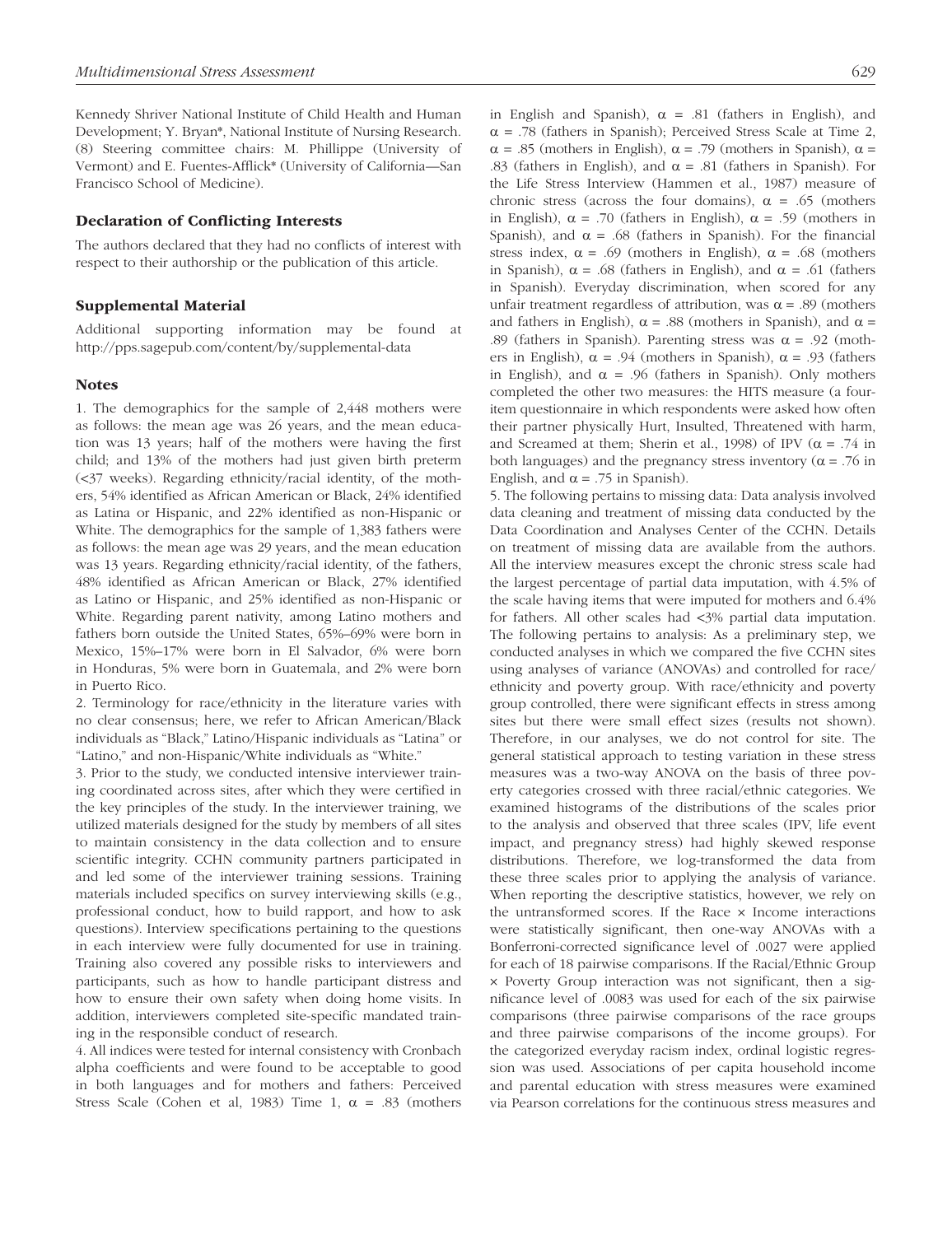Kendall's tau-b for the racism index. Given the large number of correlations computed, we used a higher significance level of *p* < .001 to interpret these results.

6. In addition to examining poverty as a contributor to stress, which this study was designed to do, we examined SES by per capita household income and parental educational attainment, which is a more conventional analysis (Kraus & Stephens, 2012). These analyses showed consistent inverse associations of the continuous measure of household income adjusted for cost of living with many forms of stress among mothers and fathers, similar to a prior study in which different stress measures in quite a different sample were used (Williams et al., 1997). Higher SES was associated with significantly lower reports by mothers and fathers of all ethnic/racial backgrounds of financial stress, chronic stress, perceived stress 1 month after birth, parenting stress, perceived racism, life events, and, among mothers, lower IPV. Repeating SES analyses within each of the three ethnic/racial groups revealed somewhat stronger effects for both household income and parental education among White mothers and fathers compared with the other two groups.

#### References

- Abdou, C. M., Dunkel Schetter, C., Jones, F., Roubinov, D., Tsai, S., Jones, L., . . . Hobel, C. (2010). Community perspectives: Mixed-methods investigation of culture, stress, resilience, and health. *Ethnicity & Disease*, *20*(2), 41–48.
- Abidin, R. R. (1990). *Parenting Stress Index/Short form*. Lutz, FL: Psychological Assessment Resources.
- Abidin, R. R. (1995). *Parenting Stress Index, Short Form Third Edition: Professional manual*. Odessa, FL: Psychological Assessment Resources.
- Abidin, R. R., & Brunner, J. F. (1995). Development of a parenting alliance inventory. *Journal of Clinical and Child Psychology*, *24*, 31–40.
- Acevedo-Garcia, D., Soobader, M., & Berkman, L. (2007). Low birthweight among US Hispanic/Latino subgroups: The effect of maternal foreign-born status and education. *Social Science & Medicine*, *65*, 2503–2516.
- Adler, N. E., Boyce, T., Chesney, M. A., Cohen, S., Folkman, S., Kahn, R. L., & Syme, S. L. (1994). Socioeconomic status and health: The challenge of the gradient. *American Psychologist*, *49*, 15–24.
- Adler, N. E., & Rehkopf, D. H. (2008). U.S. disparities in health: Descriptions, causes, and mechanisms. *Annual Review of Public Health*, *29*, 235–253.
- Adler, N. E., & Snibbe, A. C. (2005). The role of psychosocial processes in explaining the gradient between socioeconomic status and health. *Current Directions in Psychological Science*, *12*, 119–123.
- Adler, N. E., & Stewart, J. (2010). Health disparities across the lifespan: Meaning, methods, and mechanisms. *Annals of the New York Academy of Science*, *1186*, 5–23.
- Agency for Healthcare Research and Quality. (2006). *National health care disparities report*. Washington, DC: U.S. Department of Health and Human Services.
- Aldwyn, C. (2007). *Stress, coping, and development: An integrative perspective*. New York, NY: Guilford Press.
- Baum, A. (1990). Stress, intrusive imagery, and chronic distress. *Health Psychology*, *9*, 653–675.
- Baum, A., Garofalo, J. P., & Yali, A. M. (1999). Socioeconomic status and chronic stress: Does stress account for SES effects

on health? *Annals of the New York Academy of Science*, *896*, 131–144.

- Blumenshine, P., Egerter, S., Barclay, C., Cubbin, C., & Braveman, P. (2010). Socioeconomic disparities in adverse birth outcomes: A systematic review. *American Journal of Preventive Medicine*, *39*, 263–272.
- Braveman, P. A., Cubbin, C., Egerter, S., Williams, D. R., & Pamuk, E. (2010). Socioeconomic disparities in health in the United States: What the patterns tell us. *American Journal of Public Health*, *100*(Suppl. 1), S186–S196.
- Brooks-Gunn, J., Duncan, G., & Aber, J. (Eds.). (1997). *Neighborhood poverty (volume 1): Context and consequences for children*. New York, NY: Russell Sage.
- Busacker, A., & Kasehagen, L. (2012). Association of residential mobility with child health: An analysis of the 2007 National Survey of Children's Health. *Maternal Child Health Journal*, *16*, S78–S87.
- Caetano, R., Field, C. A., Ramisetty-Mikler, S., & McGrath, C. (2005). The 5-year course of intimate partner violence among White, Black, and Hispanic couples in the United States. *Journal of Interpersonal Violence*, *20*, 1039–1057.
- Campbell, J., Jones, A. S., Dienemann, J., Kub, J., Schollenberger, J., O'Campo, P., & Wynne, C. (2002). Intimate partner violence and physical health consequences. *Archives of Internal Medicine*, *162*, 1157–1163.
- Campos, B., Dunkel-Schetter, C., Walsh, J. A., & Schenker, M. (2007). Sharpening the focus on acculturative change: ARSMA-II, stress, pregnancy anxiety, and infant birthweight in recently immigrated Latinas. *Hispanic Journal of Behavioral Sciences*, *29*, 209–224.
- Chandola, T., & Marmot, M. G. (2011). Socioeconomic status and stress. In R. Contrada & A. Baum (Eds.), *The handbook of stress science* (pp. 185–193). New York, NY: Springer.
- Chen, E., Martin, A. D., & Matthews, K. A. (2006). Socioeconomic status and health: Do gradients differ within childhood and adolescence? *Social Science & Medicine*, *62*, 2161–2170.
- Chen, E., Matthews, K. A., & Boyce, W. T. (2002). Socioeconomic differences in children's health: How and why do these relationships change with age? *Psychological Bulletin*, *128*, 295–329.
- Chen, E., & Miller, G. E. (2012). "Shift-and-persist" strategies: Why low socioeconomic status isn't always bad for health. *Perspectives on Psychological Science*, *7*, 135–158.
- Clark, R., Anderson, N. B., Clark, V. R., & Williams, D. R. (1999). Racism as a stressor for African Americans: A biopsychosocial model. *American Psychologist*, *54*, 805–816.
- Class, Q. A., Lichtenstein, P., Langstrom, N., & D'Onofrio, B. M. (2011). Timing of prenatal maternal exposure to severe life events and adverse pregnancy outcomes: A population study of 2.6 million pregnancies. *Psychosomatic Medicine*, *73*, 234–241.
- Cohen, S., & Janicki-Deverts, D. (2012). Who's stressed? Distributions of psychological stress in the United States in probability samples from 1983, 2006, and 2009. *Journal of Applied Social Psychology*, *42*, 1320–1334.
- Cohen, S., Janicki-Deverts, D., Chen, E., & Matthews, K. A. (2010). Childhood socioeconomic status and adult health. *Annals of the New York Academy of Sciences*, *1186*, 37–55.
- Cohen, S., Kamarck, T., & Mermelstein, R. (1983). A global measure of perceived stress. *Journal of Health and Social Behavior*, *24*, 385–396.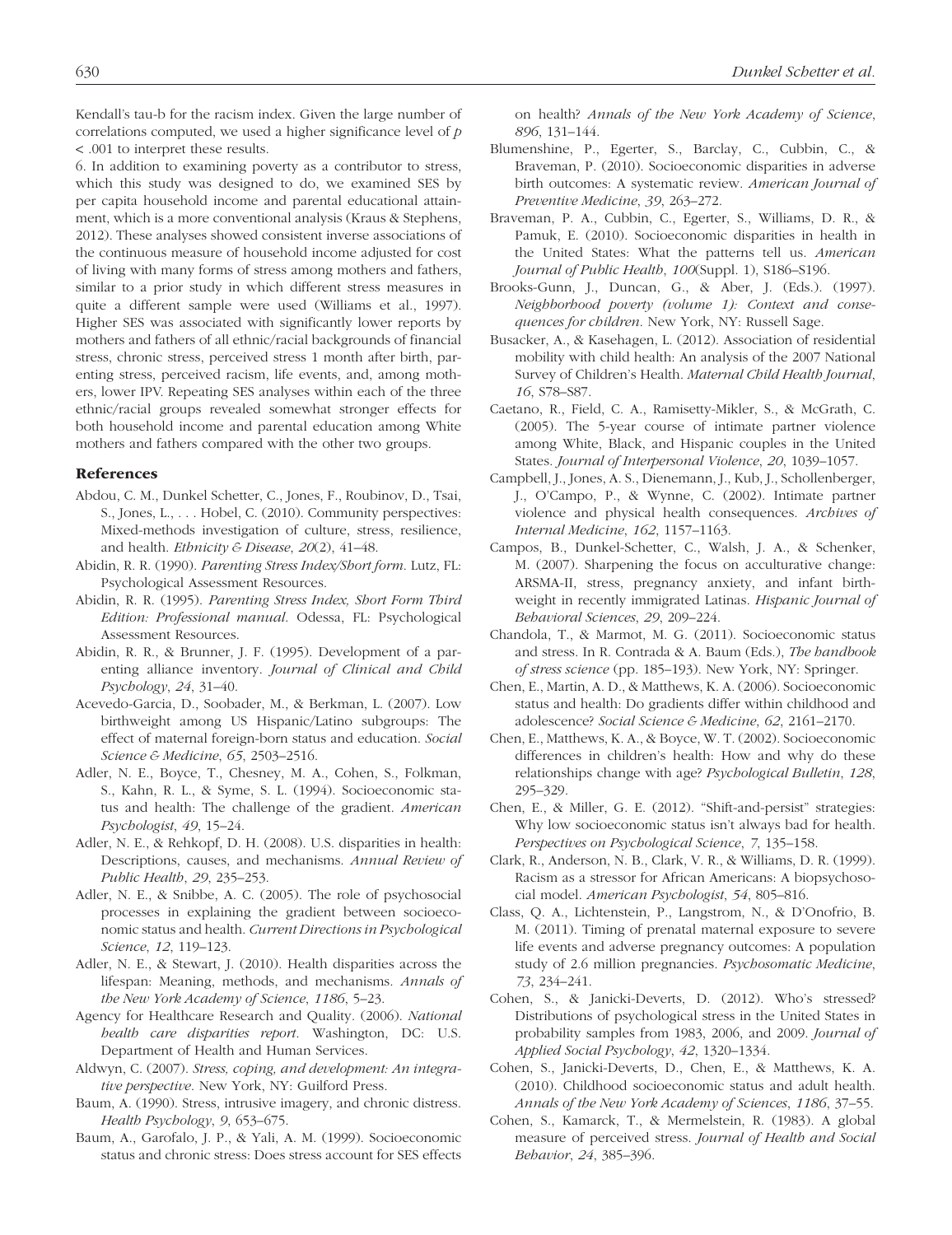- Cohen, S., Kessler, R. C., & Gordon, L. U. (1995). Strategies for measuring stress in studies of psychiatric and physical disorders. In S. Cohen, R. C. Kessler, & L. U. Gordon (Eds.), *Measuring stress: A guide for health and social scientists* (pp. 3–26). New York, NY: Oxford University Press.
- Cohen, S., & Williamson, G. (1988). Perceived stress in a probability sample in the U.S. In S. Spacapan & S. Oskamp (Eds.), *The social psychology of health: Claremont symposium on applied social psychology* (pp. 31–67). Newbury Park, CA: SAGE.
- Coleman-Jensen, A., Nord, M., Andrews, M., & Carlson, S. (2011). *Household food security in the United States in 2010* (pp. 8–15). Washington, DC: U. S. Department of Agriculture.
- Curry, M. A., Burton, D., & Fields, J. (1998). The Prenatal Psychosocial Profile: A research and clinical tool. *Research in Nursing & Health*, *21*, 211–219.
- Curry, M. A., Campbell, R. A., & Christian, M. (1994). Validity and reliability testing of the Prenatal Psychosocial Profile. *Research in Nursing & Health*, *17*, 127–135.
- Dole, N., Savitz, D. A., Hertz-Picciotto, I., Siega-Riz, A. M., McMahon, M. J., & Buekens, P. (2003). Maternal stress and preterm birth. *American Journal of Epidemiology*, *157*, 14–24.
- Dominguez, T. P. (2008). Race, racism, and racial disparities in adverse birth outcomes. *Clinical Obstetrics and Gynecology*, *51*, 360–370.
- Dominguez, T. P., Dunkel Schetter, C., Mancuso, R., Rini, C., & Hobel, C. (2005). Stress in African American pregnancies: Testing the roles of various stress concepts in prediction of birth outcomes. *Annals of Behavioral Medicine*, *29*(1), 12–21.
- Dressler, W. W., Oths, K. S., & Gravlee, C. C. (2005). Race and ethnicity in public health research: Models to explain health disparities. *Annual Review of Anthropology*, *34*, 231–252.
- Dunkel Schetter, C. (2011). Psychological science on pregnancy: Stress processes, biopsychosocial models, and emerging research issues. *Annual Review of Psychology*, *62*, 531–558.
- Dunkel Schetter, C., & Dolbier, C. (2011). Resilience in the context of chronic stress and health in adults. *Social & Personality Psychology Compass*, *5*, 634–652.
- Dunkel Schetter, C., & Lobel, M. (2012). Pregnancy and birth outcomes: A multi-level analysis of prenatal stress and birth weight. In T. A. Revenson, A. Baum, & J. Singer (Eds.), *Handbook of health psychology* (2nd ed., pp. 431–464). London, England: Psychology Press.
- Fleming, I., Baum, A., Davidson, L. M., Rectanus, E., & McArdle, S. S. (1987). Chronic stress as a factor in physiologic reactivity to challenge. *Health Psychology*, *6*, 221–237.
- Flores, E., Tschann, J., Dimas, J., Bachen, E., Pasch, L., & de Groat, C. (2008). Perceived discrimination, perceived stress, and mental and physical health among Mexican-Origin adults. *Hispanic Journal of Behavioral Sciences*, *30*, 401– 424.
- Franzini, L., Ribble, J. C., & Keddie, A. M. (2001). Understanding the Hispanic paradox. *Ethnicity and Disease*, *11*, 496–518.
- Gallo, L. C., de los Monteros, K. E., & Shivpuri, S. (2009). Socioeconomic status and health: What is the role of reserve capacity? *Current Directions in Psychological Science*, *18*, 269–274.
- Gallo, L. C., & Matthews, K. A. (2003). Understanding the association between socioeconomic status and physical health: Do negative emotions play a role? *Psychological Bulletin*, *129*, 10–51.
- Geronimus, A. T. (1992). The weathering hypothesis and the health of African American women and infants: Evidence and speculations. *Ethnicity & Disease*, *2*, 207–221.
- Giscombé, C. L., & Lobel, M. (2005). Explaining disproportionately high rates of adverse birth outcomes among African Americans: The impact of stress, racism, and related factors in pregnancy. *Psychological Bulletin*, *131*, 662–683.
- Gottlieb, B. (Ed.). (1997). *Coping with chronic stress*. New York, NY: Plenum Press.
- Hammen, C., Adrian, C., Gordon, D., Burge, D., Jaenicke, C., & Hiroto, D. (1987). Children of depressed mothers: Maternal strain and symptom predictors of dysfunction. *Journal of Abnormal Psychology*, *96*, 190–198.
- Hammen, C., Davila, J., Brown, G. W., Ellicott, A., & Gitlin, M. (1992). Psychiatric history and stress: Predictors of severity of unipolar depression. *Journal of Abnormal Psychology*, *101*, 45–52.
- Hauck, F., Tanabe, K., & Moon, R. (2011). Racial and ethnic disparities in infant mortality. *Seminars in Perinatology*, 35, 209–220.
- Hobel, C., Goldstein, A., & Barrett, E. (2008). Psychosocial stress and pregnancy outcome. *Clinical Obstetrics and Gynecology*, *51*, 338–348.
- House, J. S., & Williams, D. R. (2000). Understanding and reducing socioeconomic and racial/ethnic disparities in health. In B. D. Smedley & S. L. Syme (Eds.), *Promoting health: Intervention strategies from social and behavioral research* (pp. 81–124). Washington, DC: National Academy Press.
- Israel, B., Eng, E., Schulz, A., & Parker, E. (Eds.). (2005). *Methods in community-based participatory research for health*. San Francisco, CA: Jossey-Bass.
- Jackson, J. S., Knight, K. M., & Rafferty, J. A. (2010). Race and unhealthy behaviors: Chronic stress, the HPA axis, and physical and mental health disparities over the life course. *American Journal of Public Health*, *100*, 933–939.
- Jones, C. P. (2000). Levels of racism: A theoretic framework and a gardener's tale. *American Journal of Public Health*, *90*, 1212–1215.
- Keller, A., Litzelman, K., Wisk, L. E., Maddox, T., Cheng, E. R., Creswell, P. D., & Witt, W. P. (2012). Does the perception that stress affects health matter? The association with health and mortality. *Health Psychology, 31*, 677–684. doi:10.1037/ a0026743
- Kemeny, M. (2003). The psychobiology of stress. *Current Directions in Psychological Science*, *12*, 124–129.
- Kessler, R. C. (1997). The effects of stressful life events on depression. *Annual Review of Psychology*, *48*, 191–214.
- Koh, H. K. (2010). A 2020 vision for healthy people. *New England Journal of Medicine*, *362*, 1653–1656.
- Kramer, M. R., Hogue, C. J., Dunlop, A. L., & Menon, R. (2011). Preconceptional stress and racial disparities in preterm birth: An overview. *Acta Obstetrica Gynecologica Scandinavica*, *90*, 1307–1313.
- Kraus, M. W., & Stephens, N. M. (2012). A road map for an emerging psychology of social class. *Social & Personality Psychology Compass*, *6*, 642–656.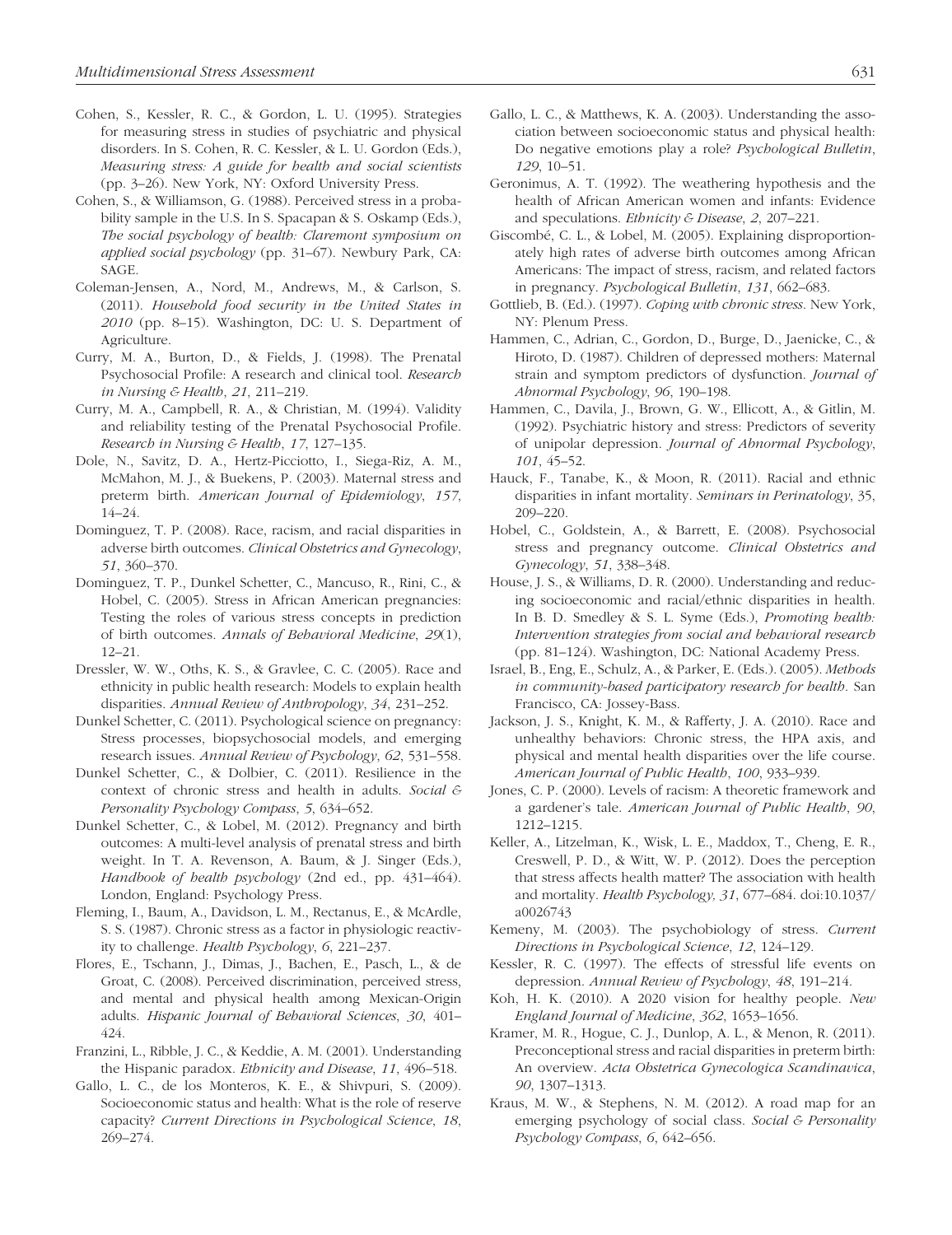- Kressin, N. R., Raymond, K. L., & Manze, M. (2008). Perceptions of race/ethnicity-based discrimination: A review of measures and evaluation of their usefulness for the health care setting. *Journal of Health Care for the Poor and Underserved*, *19*, 697–730. doi:10.1353/hpu.0.0041
- Krieger, N. (2000). Discrimination and health. In L. Berkman & I. Kawachi (Eds.), *Social epidemiology* (pp. 36–75). Oxford, England: Oxford University Press.
- Lantz, P. M., House, J. S., Mero, R. P., & Williams, D. R. (2005). Stress, life events, and socioeconomic disparities in health: Results from the Americans' Changing Lives Study. *Journal of Health and Social Behavior*, *46*, 274–288.
- Lara, M., Gamboa, C., Kahramanian, M. I., Morales, L. S., & Hayes Bautista, D. E. (2005). Acculturation and Latino health in the United States: A review of the literature and its sociopolitical context. *Annual Review of Public Health*, *26*, 367–397.
- Lanzi, R. G., Ramey, S. L., & Bert, S. C. (2012). The parenting responsibility and emotional preparedness screening tool: A 3-item screen that identifies teen mothers at high risk for non-optimal parenting. *Archives of Pediatrics and Adolescent Medicine*, *166*(8), 1–7.
- Laraia, B. A., Messer, L., Kaufman, J. S., Dole, N., Caughy, M., O'Campo, P., & Savitz, D. A. (2006). Direct observation of neighborhood attributes in an urban area of the US south: Characterizing the social context of pregnancy. *International Journal of Health Geographics*, *5*, 1–11.
- Lazarus, R. S., & Folkman, S. (1984). *Stress, appraisal and coping*. New York, NY: Springer.
- Lewin, K. (1946). Action research and minority problems. *Journal of Social Issues*, *2*(4), 34–46.
- Lobel, M., Dunkel Schetter, C., & Scrimshaw, S. C. (1992). Prenatal maternal stress and prematurity: A prospective study of socioeconomically disadvantaged women. *Health Psychology*, *11*, 32–40.
- Lu, M. C., Jones, L., Bond, M. J., Wright, K., Pumpuang, M., Maidenberg, M., . . . Rowley, D. L. (2005). Where is the F in MCH? Father involvement in African American families. *Ethnicity and Disease*, *20*, S2-49–S2-61.
- Marin, G. D. L., & Gamba, R. J. (1996). A new measurement of acculturation for Hispanics: The Bidimensional Acculturation Scale for Hispanics (BAS). *Hispanic Journal of Behavioral Sciences*, *18*, 297–316.
- Marmot, M. (2000). Multilevel approaches to understanding social determinants. In L. Berkman & I. Kawachi (Eds.), *Social epidemiology* (pp. 349–367). Oxford, England: Oxford University Press.
- Martin, J. A., Hamilton, B. E., Ventura, S. J., Osterman, M. J., Kirmeyer, S., Mathews, T. J., & Wilson, E. C. (2011). Births: Final data for 2009. *National Vital Statistics Reports*, *60*(1), 1–72.
- Matthews, K. A., & Gallo, L. C. (2011). Psychological perspectives on pathways linking socioeconomic status and physical health. *Annual Review of Psychology*, *62*, 501– 530.
- McCubbin, H. I., Thompson, E. A., Thompson, A. I., & Futrell, J. A. (Eds.). (1998). *Resiliency in African American families*. Beverly Hills, CA: SAGE.
- McEwen, B. S. (1998). Stress, adaptation, and disease: Allostasis and allostatic load. *Annals of the New York Academy of Sciences*, *840*, 33–44.
- McEwen, B. S., & Seeman, T. (2001). Protective and damaging effects of mediators of stress. *Annals of the New York Academy of Sciences*, *896*, 30–47.
- McLeod, J. D., & Kessler, R. C. (1990). Socioeconomic status differences in vulnerability to undesirable life events. *Journal of Health and Social Behavior*, *31*, 162–172.
- Miller, G. E., Cohen, S., & Ritchey, A. K. (2002). Chronic psychological stress and the regulation of pro-inflammatory cytokines: A glucocorticoid-resistance model. *Health Psychology*, *21*, 531–541.
- Minino, A., Murphy, S., Xu, J., & Kochaneck, K. (2011). Deaths: Final data for 2008. *National Vital Statistics Reports*, *59*(10), 1–157.
- Misra, D. P., O'Campo, P., & Strobino, D. (2001). Testing a sociomedical model for preterm delivery. *Paediatric and Perinatal Epidemiology*, *15*, 110–122.
- Morello-Frosch, R., Zuk, M., Jerrett, M., Shamasunder, B., & Kyle, A. D. (2011). Understanding the cumulative impacts of inequalities in environmental health: Implications for policy. *Health Affairs*, *30*, 879–887.
- Mostofsky, E., Maclure, M., Sherwood, J. B., Tofler, G. H., Muller, J. E., & Mittleman, M. A. (2012). Risk of acute myocardial infarction after the death of a significant person in one's life: The determinants of Myocardial Infarction Onset Study. *Circulation*, *125*, 491–496.
- Myers, H. F. (2009). Ethnicity- and socio-economic statusrelated stresses in context: An integrative review and conceptual model. *Journal of Behavioral Medicine*, *32*, 9–19.
- O'Campo, P., Caughy, M. O., & Nettles, S. M. (2010). Partner abuse or violence, parenting and neighborhood influences on children's behavioral problems. *Social Science & Medicine*, *70*, 1404–1415.
- Ockenfels, M. C., Porter, L., Smyth, J., Kirschbaum, C., Hellhammer, D. H., & Stone, A. A. (1995). Effect of chronic stress associated with unemployment on salivary cortisol: Overall cortisol levels, diurnal rhythm, and acute stress reactivity. *Psychosomatic Medicine*, *57*, 460–467.
- Olson, M., Diekema, D., Elliott, B., & Renier, C. (2010). Impact of income and income inequality on infant health outcomes in the United States. *Pediatrics*, *126*, 1165–1173.
- Ong, A., Fuller-Rowell, T., & Burrow, A. (2009). Racial discrimination and the stress process. *Journal of Personality and Social Psychology*, *96*, 1259–1271.
- Pascoe, E. A., & Richman, L. S. (2009). Perceived discrimination and health: A meta-analytic review. *Psychological Bulletin*, *135*, 531–554.
- Pearlin, L. I. (1989). The sociological study of stress. *Journal of Health and Social Behavior*, *30*, 241–256.
- Perez, D. J., Fortuna, L., & Alegria, M. (2008). Prevalence and correlates of everyday discrimination among U.S. Latinos. *Journal of Community Psychology*, *36*, 421–433.
- Ramey, S. L., Schafer, P., DeClerque, J., Lanzi, R. G., Hobel, C., Shalowitz, M., . . . Raju, T. N. (2013). *The Community Child Health Network (CCHN): A transdisciplinary communityacademic partnership reframes research on pre-conception health and child outcomes*. Unpublished manuscript.